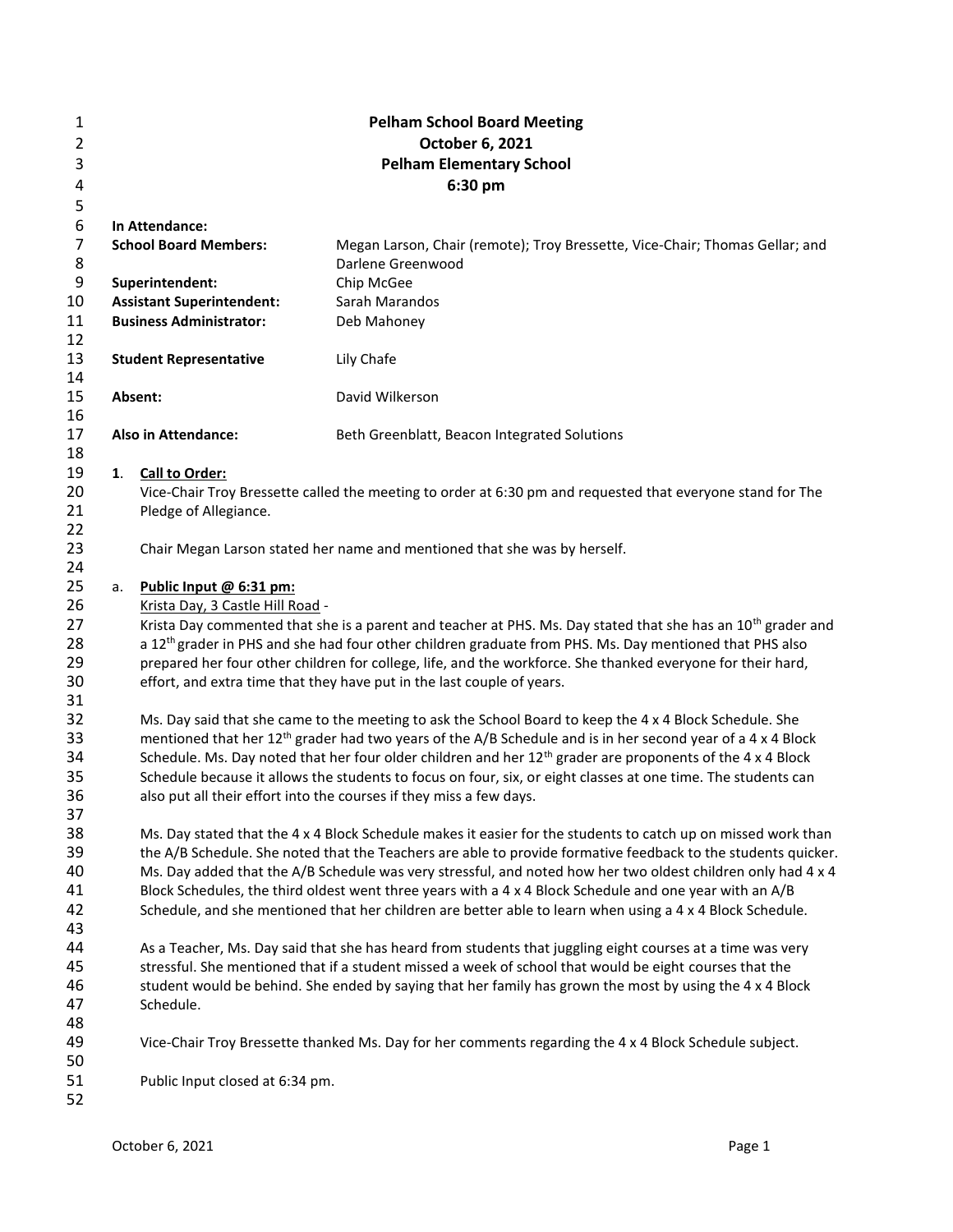## b. **Opening Remarks:**

# **Student Representative:**

 Lily Chafe commented that the 'Turning the Lights Out on Pediatric Cancer' shirts are now being sold at all lunches and in the connector after school. She mentioned that the students and staff should wear the shirt to the 'Blackout Football Game' on October 15. Ms. Chafe stated that there are Parent/Teacher Conferences on October 7.

 Ms. Chafe mentioned that the District will have an early release on October 8, and no school on October 11. Ms. Chafe stated that the Junior class is encouraging people to go to the Crack'd Kitchen and Coffee in Salem, NH on Saturday, October 9. A portion of all proceeds will go to the Junior class. She commented that the 63 PSATs will be administered to the Freshmen, Sophomore, and Juniors on October 13 at 7:45 am, and the 12<sup>th</sup> graders will be allowed to arrive at the start of third block. Ms. Chafe noted that October 14 is Financial Aid Night, and will be a virtual event starting at 6:30 pm.

 A portion of all proceeds will go to the Junior class. She noted that the Pelham Cross Country Invite will occur on October 16 at 1:00 pm. Ms. Chafe mentioned that CRASE training for all PHS students with Corporal Brian Kelly will occur on October 18 – 21, and Parent Voice will happen on October 21 at 6:30 pm in the PHS Library. 70 And finally, the PHS Showcase for  $8^{th}$  graders, new enrollments, and their parents will occur on October 28.

## **Superintendent:**

 Superintendent Chip McGee commented that the After School Program, that the Feds are calling Learning Loss, and the District is calling Unfinished Learning has started at PES and PMS. Dr. McGee stated that there is a lot complexity in running the program. The complexities include planning for the late bus routes, identifying 76 the right staff, and the scheduling at each school.

78 Dr. McGee mentioned that today he was out of his office today and visited the three schools. While he was 79 outside, he heard the band playing and marching. He noted that the band sounded great. outside, he heard the band playing and marching. He noted that the band sounded great. 

81 Dr. McGee commented that last Friday at PES was a fun fitness day. The elementary school panther was out in 82 full regalia. The students were outside with parents and staff being very active.

# **2. Presentations:**

a. No Presentations

# **3. Main Issues / Policy Updates:**

# a. **Solar Energy Task Force Report**

 Vice-Chair Troy Bressette mentioned that there is a report from the Solar Energy Task Force. He asked Superintendent Chip McGee to provide an overview of the Task Force, then invited Beth Greenblatt from Beacon Integrated Solutions to speak.

 Dr. McGee thanked Beth Greenblatt for attending the meeting. He mentioned that the Solar Energy Task Force was created to review options and provide a report for the School Board regarding Solar Energy options as a part of the FY2023 budget process. He added that the District is nailing the timeline. Dr. McGee thanked 96 the members of the Solar Energy Task Force, and listed off their names.

 Dr. McGee asked Izabella Ivanyi to come up, sit beside Ms. Grennblatt, and introduce herself. Ms. Ivanyi shared a little introduction. Ms. Ivanyi mentioned how she served as a Student Representative on the Solar Energy Task Force, and how she was interested in taking this position when the opportunity arose because she is very passionate about helping the environment and is considering in majoring in Environmental Sciences in college.

October 6, 2021 **Page 2**  Ms. Ivanyi stated that she was also interested in learning more about solar energy and how it could be applied in the School District. She noted by commenting that as a student she thinks solar panels would be an amazing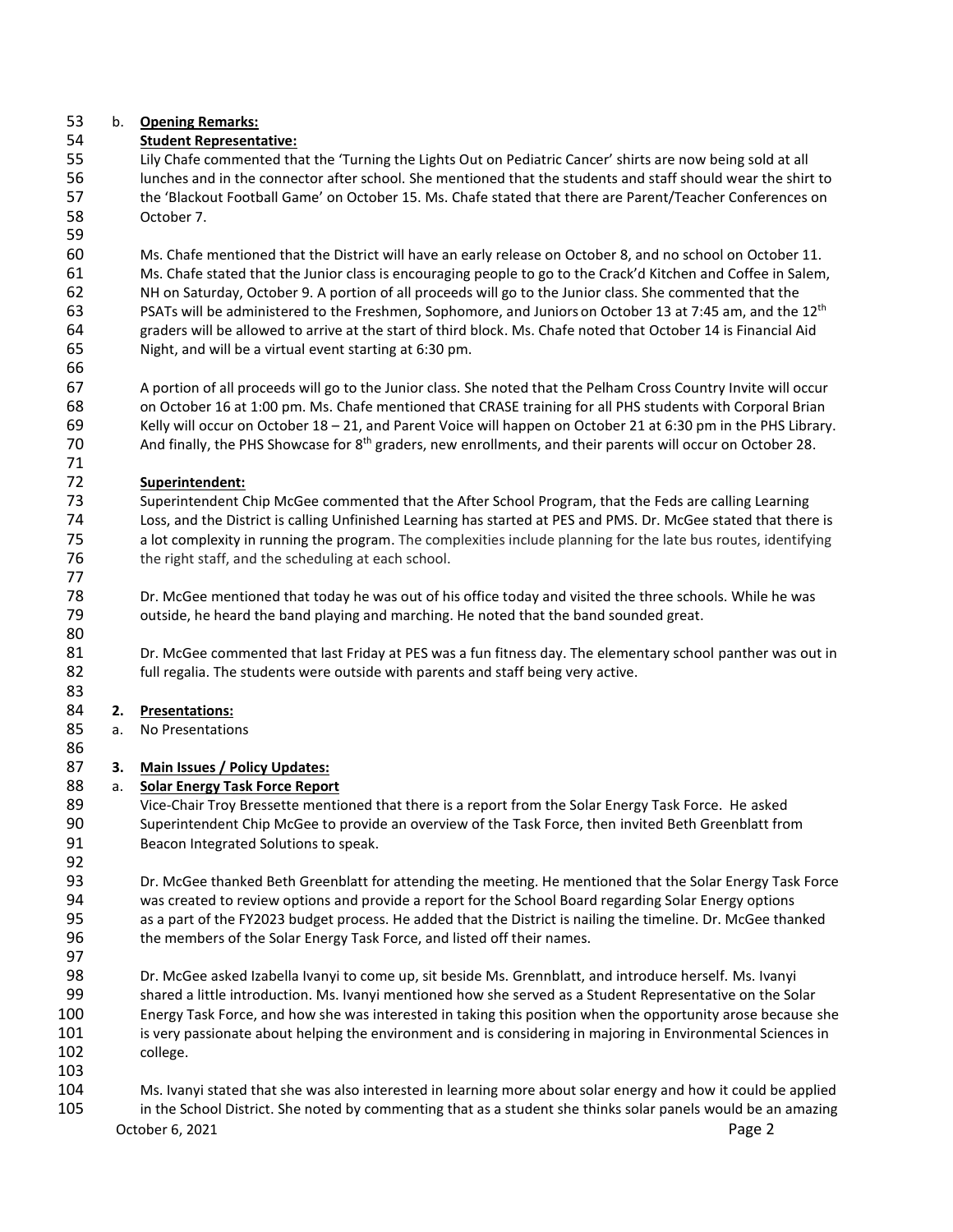| 106<br>107<br>108<br>109<br>110<br>111 | learning experience to be able to see them up close and in person, and to know that the District is doing their<br>part to reduce the carbon footprint on the earth.<br>Ms. Ivanyi commented that the Task Force met bi-weekly to discuss the options for utilizing solar energy in<br>the District and investigate multiple ownership options and models. The Task Force also discussed how they<br>could use this as a learning opportunity for students.                          |  |  |  |  |
|----------------------------------------|--------------------------------------------------------------------------------------------------------------------------------------------------------------------------------------------------------------------------------------------------------------------------------------------------------------------------------------------------------------------------------------------------------------------------------------------------------------------------------------|--|--|--|--|
| 112<br>113<br>114<br>115               | Ms. Ivanyi closed by mentioning that she had an amazing time being part of the Task Force and her experience<br>with the Task Force increased her knowledge of solar energy and how it can be implemented into our<br>everyday life.                                                                                                                                                                                                                                                 |  |  |  |  |
| 116<br>117                             | Mr. Bressette thanked Ms. Ivanyi for joining the School Board this evening, and being part of the Task Force.                                                                                                                                                                                                                                                                                                                                                                        |  |  |  |  |
| 118<br>119<br>120<br>121               | Beth Greenblatt thanked the School Board for the opportunity, and more importantly for being part of the<br>Solar Energy Task Force. Ms. Greenblatt mentioned that she was at the meeting to present the hard work that<br>the Task Force undertook.                                                                                                                                                                                                                                 |  |  |  |  |
| 122<br>123<br>124                      | Ms. Greenblatt stated that the District buys from the grid about 2.61 million kWh of electricity per year, and<br>spends about \$336,000 for the electricity. The electricity that the District buys comes from a competitive<br>supplier, and the District staff worked hard to make sure the pricing is competitive, and market driven.                                                                                                                                            |  |  |  |  |
| 125<br>126<br>127<br>128<br>129        | Ms. Greenblatt mentioned that the electric costs and usage are expected to increase across the three schools.<br>She also commented that PMS expansion will increase consumption by an estimated 664,000 kWh /year. The<br>costs fluctuate based on the market, and the market is currently volatile.                                                                                                                                                                                |  |  |  |  |
| 130<br>131<br>132<br>133<br>134        | The Task Force is proposing a Warrant Article for 2022 for three main objectives.:<br>i.<br>Lease roof space across 3 buildings<br>Engage a private entity to construct, own, and sell the solar generation that will come from the arrays<br>ii.<br>to the District.<br>To achieve Economic, Educational and Environmental benefits<br>iii.                                                                                                                                         |  |  |  |  |
| 135<br>136<br>137                      | The estimated savings over 25 years is \$300,000.                                                                                                                                                                                                                                                                                                                                                                                                                                    |  |  |  |  |
| 138<br>139<br>140<br>141<br>142        | Ms. Greenblatt provided a history of the Solar Energy Task Force. The Solar Task Force established during the<br>summer of 2021. The Task Force was assigned with assessing feasibility of project. The first assessment was<br>deciding if solar generation and installation on the school roofs an appropriate approach to realizing a<br>reduction in their carbon footprint and see the benefit of reduced greenhouse gasses.                                                    |  |  |  |  |
| 143<br>144<br>145                      | The second assessment was to decide how best to secure the asset. The Task Force needed to research<br>whether to lease or purchase the solar panels. The group reviewed which option provided the best<br>opportunity to achieve their objectives.                                                                                                                                                                                                                                  |  |  |  |  |
| 146<br>147<br>148<br>149<br>150        | Economic benefits: The project needs to benefit the District's budget and thus the taxpayers.<br>i.<br>ii.<br>Educational benefits: The project would be improved if students can learn from it. (STEAM)<br>iii.<br><b>Environmental benefits:</b> The project needs to provide an improvement compared to our current<br>energy usage.                                                                                                                                              |  |  |  |  |
| 151<br>152<br>153<br>154<br>155<br>156 | Ms. Greenblatt reviewed the conceptual designs regarding the solar panels on all three school roofs.<br>PHS: About 50% of the of electricity could be met from the solar energy.<br>i.<br>ii.<br>PMS: Prior to the renovation PMS could have expected about 30% of the of electricity needs be met<br>from the solar energy. After the renovation, PMS can expect to receive increased benefits.<br>iii.<br>PES: About 50% of the of electricity could be met from the solar energy. |  |  |  |  |
| 157<br>158                             | Ms. Greenblatt commented that the Task Force looked into the ownership question. The group discussed the<br>benefits of the District owning the asset versus the advantages and disadvantages of leasing the solar panels<br>October 6, 2021<br>Page 3                                                                                                                                                                                                                               |  |  |  |  |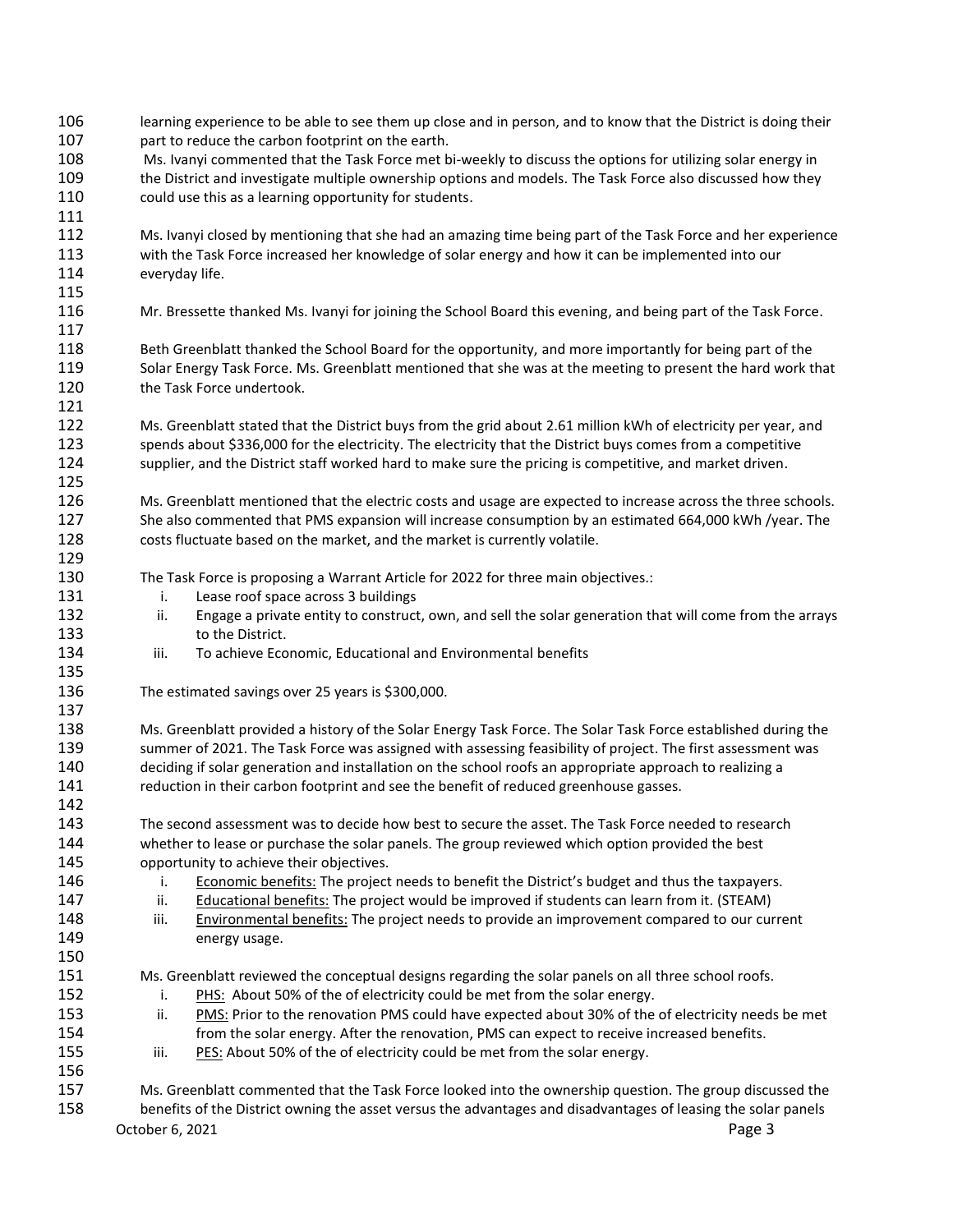| 159 | from a third-party? She mentioned that the discussion revolved around the risks and benefits of the two           |  |  |  |  |  |
|-----|-------------------------------------------------------------------------------------------------------------------|--|--|--|--|--|
| 160 | options. Ms. Greenblatt reviewed the benefits of both options.                                                    |  |  |  |  |  |
| 161 | Lease vs. Purchase                                                                                                |  |  |  |  |  |
| 162 | Leasing requires no capital outlay, reduces financial and performance risks.<br>i.                                |  |  |  |  |  |
| 163 | ii.<br>Lease Option:                                                                                              |  |  |  |  |  |
| 164 | Zero Up-Front Costs<br>а.                                                                                         |  |  |  |  |  |
| 165 | Zero annual maintenance costs<br>b.                                                                               |  |  |  |  |  |
| 166 | <b>Guaranteed Performance</b><br>c.                                                                               |  |  |  |  |  |
| 167 | Leasing company owns green energy credits<br>d.                                                                   |  |  |  |  |  |
| 168 | Purchased electricity still subject to market volatility<br>e.                                                    |  |  |  |  |  |
| 169 | f.<br>Zero decommissioning costs                                                                                  |  |  |  |  |  |
| 170 | Projected savings over 25 years is an estimated \$300,000<br>g.                                                   |  |  |  |  |  |
| 171 |                                                                                                                   |  |  |  |  |  |
| 172 | iii.<br><b>Purchase Option</b>                                                                                    |  |  |  |  |  |
|     |                                                                                                                   |  |  |  |  |  |
| 173 | \$2,400,000 Up-Front Cost<br>а.                                                                                   |  |  |  |  |  |
| 174 | <b>Annual Maintenance Costs</b><br>b.                                                                             |  |  |  |  |  |
| 175 | Monitoring required to ensure performance<br>c.                                                                   |  |  |  |  |  |
| 176 | Pelham School District owns and can sell energy credits<br>d.                                                     |  |  |  |  |  |
| 177 | Purchased electricity still subject to market volatility<br>e.                                                    |  |  |  |  |  |
| 178 | f.<br>Must decommission after 25 years                                                                            |  |  |  |  |  |
| 179 | Projected savings over 25 years is \$164,500<br>g.                                                                |  |  |  |  |  |
| 180 |                                                                                                                   |  |  |  |  |  |
| 181 | The Task Force came to the conclusion that the higher economic value and benefit from leasing through a           |  |  |  |  |  |
| 182 | third-party ownership model. The private entity would own the assets and the District would lease the roofs to    |  |  |  |  |  |
| 183 | the private entity. The energy would be sold to the School District at a reduced cost.                            |  |  |  |  |  |
| 184 |                                                                                                                   |  |  |  |  |  |
| 185 | Ms. Greenblatt reviewed the three key objectives.                                                                 |  |  |  |  |  |
| 186 | i.<br>Economic                                                                                                    |  |  |  |  |  |
| 187 | Solar provides a hedge against future electricity market volatility<br>а.                                         |  |  |  |  |  |
| 188 | b. Guaranteed performance                                                                                         |  |  |  |  |  |
| 189 | <b>Estimated Annual Savings</b><br>c.                                                                             |  |  |  |  |  |
| 190 |                                                                                                                   |  |  |  |  |  |
| 191 | ii.                                                                                                               |  |  |  |  |  |
|     | Educational                                                                                                       |  |  |  |  |  |
| 192 | Production/Consumption data provided from arrays can be integrated into STEAM<br>a.                               |  |  |  |  |  |
| 193 | curriculum                                                                                                        |  |  |  |  |  |
| 194 | Green energy production becomes 'normal' for all students & staff<br>b.                                           |  |  |  |  |  |
| 195 |                                                                                                                   |  |  |  |  |  |
| 196 | iii.<br>Environmental                                                                                             |  |  |  |  |  |
| 197 | 38% offset of power used by the School District<br>a.                                                             |  |  |  |  |  |
| 198 | Reduction of 1050 Tons of carbon dioxide per year<br>b.                                                           |  |  |  |  |  |
| 199 |                                                                                                                   |  |  |  |  |  |
| 200 | Dr. McGee thanked Ms. Greenblatt for the presentation and acknowledged that her expertise brought the             |  |  |  |  |  |
| 201 | Task Force to this point.                                                                                         |  |  |  |  |  |
| 202 |                                                                                                                   |  |  |  |  |  |
| 203 | <b>Draft Warrant Article</b>                                                                                      |  |  |  |  |  |
| 204 | Dr. McGee presented a Draft Warrant Article that is based on a similar one the Town approved in 2020.             |  |  |  |  |  |
| 205 |                                                                                                                   |  |  |  |  |  |
| 206 | Shall the District vote to authorize the School Board to enter into a long term lease of School District property |  |  |  |  |  |
| 207 | and a long term power purchase agreement for the purpose of installing solar panels and supplying power to        |  |  |  |  |  |
| 208 | the District Schools on such terms and conditions as the School Board determines are in the best interest of      |  |  |  |  |  |
| 209 | the district?                                                                                                     |  |  |  |  |  |
| 210 |                                                                                                                   |  |  |  |  |  |
| 211 |                                                                                                                   |  |  |  |  |  |
|     |                                                                                                                   |  |  |  |  |  |
|     | Page 4<br>October 6, 2021                                                                                         |  |  |  |  |  |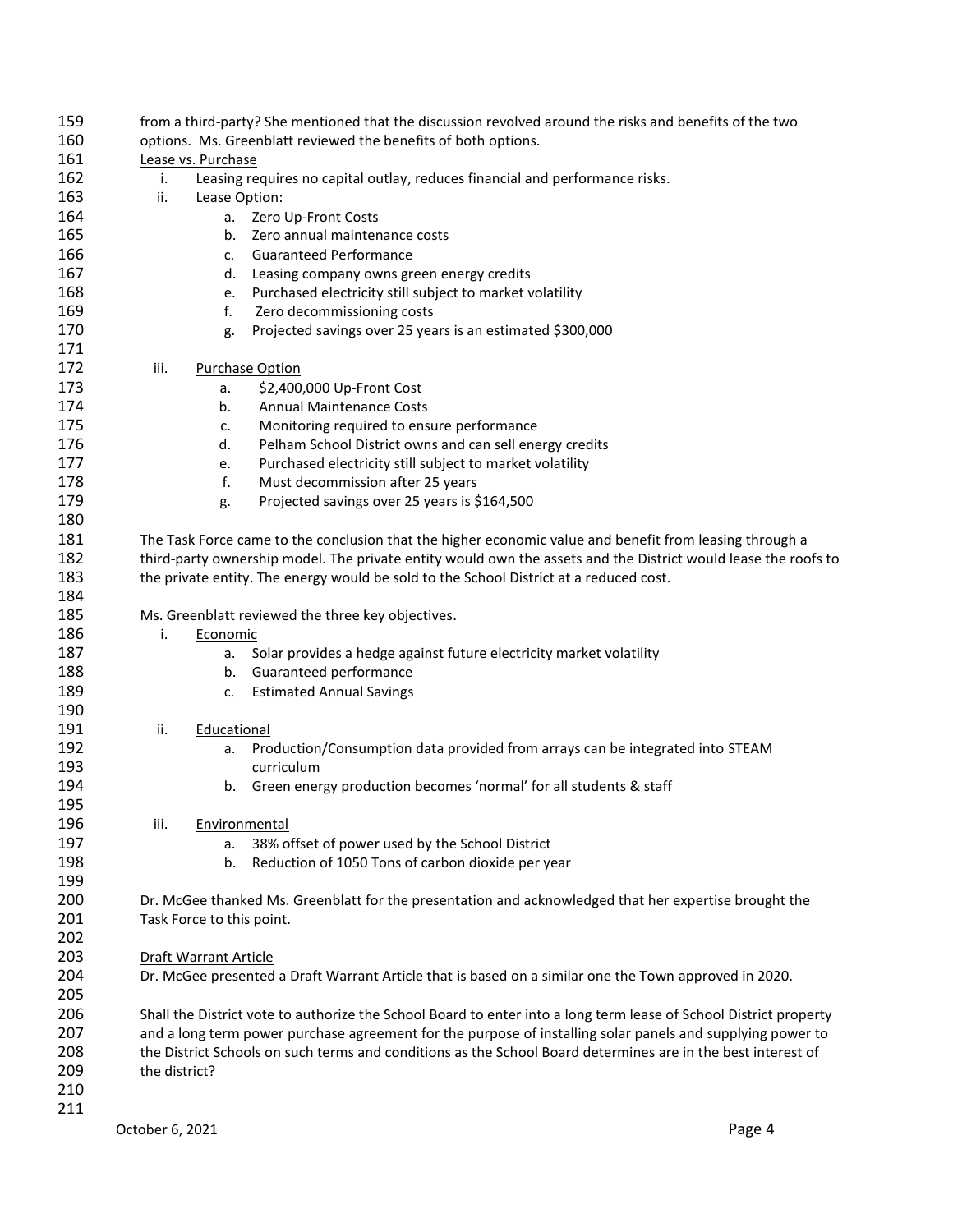| 212        |    | <b>Next Steps</b>                                                                                                                                                      |  |  |  |  |  |  |
|------------|----|------------------------------------------------------------------------------------------------------------------------------------------------------------------------|--|--|--|--|--|--|
| 213        |    | The Board will consider the Warrant Article at the October 20 School Board Meeting.<br>i.                                                                              |  |  |  |  |  |  |
| 214        |    | ii.<br>The Board presents the warrant to voters in March 2022                                                                                                          |  |  |  |  |  |  |
| 215        |    | iii.<br>If the Warrant Article is approved by voters, the District will:                                                                                               |  |  |  |  |  |  |
| 216        |    | Send project out for formal bids (RFP)<br>a.                                                                                                                           |  |  |  |  |  |  |
| 217        |    | Evaluate bids against key objectives (Economic, Educational, Environmental)<br>b.                                                                                      |  |  |  |  |  |  |
| 218        |    | If a bid is viable, the District will negotiate favorable terms<br>c.                                                                                                  |  |  |  |  |  |  |
| 219        |    | Execute the project<br>d.                                                                                                                                              |  |  |  |  |  |  |
| 220        |    |                                                                                                                                                                        |  |  |  |  |  |  |
| 221        |    | Darlene Greenwood asked if the School District had to put any money into leasing the solar panels? Ms.                                                                 |  |  |  |  |  |  |
| 222        |    | Greenblatt mentioned that there is no upfront cost, annual maintenance cost, just a commitment to purchase                                                             |  |  |  |  |  |  |
| 223        |    | the electricity from the third-party.                                                                                                                                  |  |  |  |  |  |  |
| 224        |    |                                                                                                                                                                        |  |  |  |  |  |  |
| 225        |    | Thomas Gellar acknowledged that the price for electricity is volatile, and he asked if the cost of electricity in                                                      |  |  |  |  |  |  |
| 226        |    | the open market went up, would the School District also have to pay more for the electricity from the third-                                                           |  |  |  |  |  |  |
| 227        |    | party? Ms. Greenblatt stated that one of the models has a fixed rate with an annual escalator. The other                                                               |  |  |  |  |  |  |
| 228        |    | models index the price of electricity against the utility benefit.                                                                                                     |  |  |  |  |  |  |
| 229        |    |                                                                                                                                                                        |  |  |  |  |  |  |
| 230        |    | Mr. Gellar asked what were the risks of getting into a 25-year lease if something was to happen to the roof?                                                           |  |  |  |  |  |  |
| 231        |    | He wanted to know who was responsible for the roof and who was responsible for the solar panels. Ms.                                                                   |  |  |  |  |  |  |
| 232        |    | Greenblatt stated that the contract would allow the District to make repairs on its roof, for a certain period of                                                      |  |  |  |  |  |  |
| 233        |    | time, with no financial liability. The third party would be solely responsible for their asset. She added that                                                         |  |  |  |  |  |  |
| 234        |    | there is a buyout provision in the contract, to allow the District to own the solar panels.                                                                            |  |  |  |  |  |  |
| 235        |    |                                                                                                                                                                        |  |  |  |  |  |  |
| 236        |    | Vice-Chair Troy Bressette asked Ms. Greenblatt to provide an explanation regarding what would happen to the                                                            |  |  |  |  |  |  |
| 237        |    | District's insurance? She stated that the owner of the asset fully insures the asset, and generally has full                                                           |  |  |  |  |  |  |
| 238        |    | replacement costs of the equipment. Ms. Greenblatt said that she would defer the question to the District's                                                            |  |  |  |  |  |  |
| 239        |    | insurance company.                                                                                                                                                     |  |  |  |  |  |  |
| 240        |    |                                                                                                                                                                        |  |  |  |  |  |  |
| 241        |    | Mr. Bressette mentioned that when the School Board explored the Draft Warrant Article a couple of years ago                                                            |  |  |  |  |  |  |
| 242        |    | regarding the solar energy, legal counsel or a consultant may have indicated that the District only needs to put                                                       |  |  |  |  |  |  |
| 243        |    | the lease of the roof space up for vote, and not necessarily the ability to enter the power purchase agreement.                                                        |  |  |  |  |  |  |
| 244        |    | Per the School District's Policy, the Business Administrator has the authority to negotiate those type of                                                              |  |  |  |  |  |  |
| 245        |    | competitive agreements.                                                                                                                                                |  |  |  |  |  |  |
| 246        |    |                                                                                                                                                                        |  |  |  |  |  |  |
| 247        |    | Business Administrator Deb Mahoney stated that she had legal counsel review the Draft Warrant Article                                                                  |  |  |  |  |  |  |
| 248        |    | language and to provide the District with some language, so that the School Board could see what the Draft                                                             |  |  |  |  |  |  |
| 249        |    | would look like. Ms. Mahoney added that they asked about the purchase-agreement and whether it should be                                                               |  |  |  |  |  |  |
| 250        |    | included. Legal counsel said that it does not hurt to have it in the language for the voters. The next step is to                                                      |  |  |  |  |  |  |
| 251        |    | draft the same document and send it to the DRA for review.                                                                                                             |  |  |  |  |  |  |
| 252        |    |                                                                                                                                                                        |  |  |  |  |  |  |
| 253<br>254 |    | Mr. Gellar asked if there would be a drop off with regards to the efficiency of the solar panels, or would the                                                         |  |  |  |  |  |  |
| 255        |    | efficiency remain consistent? Ms. Greenblatt stated that the modular panels degrade at 0.5% a year, and there                                                          |  |  |  |  |  |  |
|            |    | is a guarantee by the manufacturer that the modules will be at least 80% to 85% efficient by year 25. She                                                              |  |  |  |  |  |  |
| 256        |    | added that there will be a performance guarantee in to contract.                                                                                                       |  |  |  |  |  |  |
| 257<br>258 |    |                                                                                                                                                                        |  |  |  |  |  |  |
| 259        |    | Mr. Bressette thanked Ms. Greenblatt for the informative presentation, and thanked her being part of the<br>Task Force, and for joining the School Board this evening. |  |  |  |  |  |  |
| 260        |    |                                                                                                                                                                        |  |  |  |  |  |  |
| 261        | b. | Proposed Pelham High School Schedule for 2022-2023                                                                                                                     |  |  |  |  |  |  |
| 262        |    | Vice-Chair Troy Bressette invited PHS Principal Dawn Mead to discuss her proposal on the 4 x 4 Block                                                                   |  |  |  |  |  |  |
| 263        |    | Schedule.                                                                                                                                                              |  |  |  |  |  |  |
| 264        |    |                                                                                                                                                                        |  |  |  |  |  |  |
|            |    | Page 5<br>October 6, 2021                                                                                                                                              |  |  |  |  |  |  |
|            |    |                                                                                                                                                                        |  |  |  |  |  |  |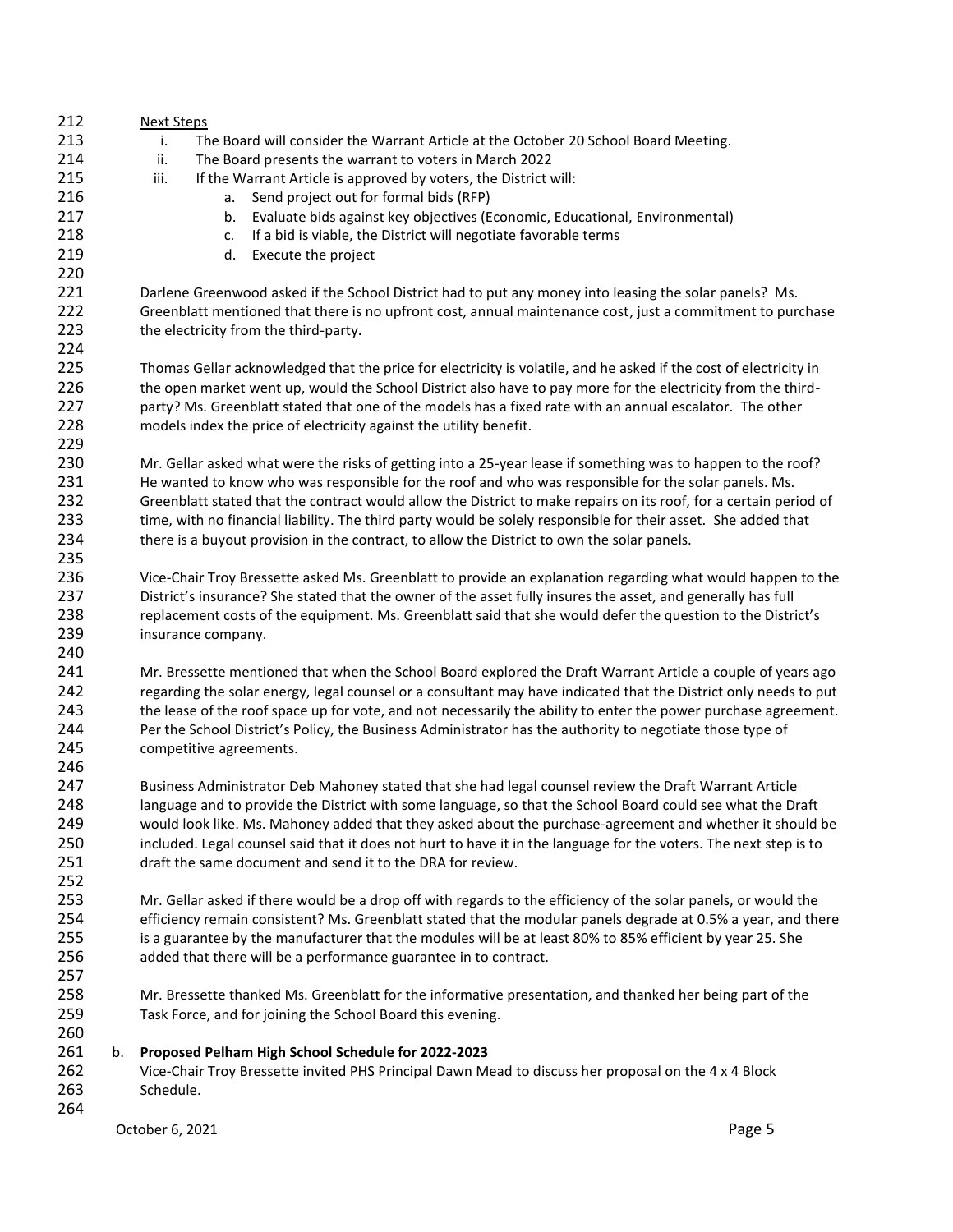October 6, 2021 **Page 6**  Assistant Superintendent Sarah Marandos read the memo into the minutes. The memo read, 'The District is recommending that they maintain the 4x4 Block Schedule for the 2022-2023 school year and beyond. It is the most appropriate Schedule for Pelham High School and allows for student's voice and choice to drive the Master Schedule. The District is making the recommendation now because on October 20 the District will be coming back with our proposed changes to the program of studies and this decision will have an impact. Dr. Marandos stated that the 4 x 4 Block Schedule was reintroduced and implemented for the 2020-2021 and 2021-2022 school years as a result of the pandemic. The Block Schedule allowed the District to keep students in smaller cohorts with less mixing during the school day, and during the semester. Prior to the pandemic, PHS was in an A/B Block Schedule, and the A/B Schedule was implemented in 2017. Dr. Marandos mentioned that it is important to value the voices of the three major stakeholder groups. The District surveyed parents, students, and faculty. The survey was completed in September 2021. Dr. Marandos reviewed some of the key takeaways: i. 90% of faculty, 86% of students, and 77% of parents prefer the 4 x 4 Block Schedule over the A/B 281 Schedule. 282 ii. The 4 x 4 schedule reduces the number of courses a student needs to manage at one time. iii. At the same time, the A/B Schedule does allow for full-year courses. iv. The placement of the Advisory Block in the bell Schedule will be reviewed at a later date. The Program of Studies and the course selection process is not contingent on the Advisory Block.' Dr. Marandos said that the District is looking to answer any questions that the School Board might have regarding the 4 x 4 Block Schedule. Mr. Bressette stated that he would open the meeting up for dialogue from the Board. Darlene Greenwood asked if the 4 x 4 Block Schedule meant that students would take four classes in the first half of the year, and four new classes in the second half of the year. Ms. Mead said that was correct, she added that there are still quarter classes, and the AP classes will still meet for the entire school year. Ms. Greenwood then asked how the AP courses are affected by the 4 x 4 Block Schedule? Dr. Marandos mentioned that the District just changed the AP model during the pandemic to be the two credits. She added that they are speaking with the Dean about continuing to move forward with the AP courses running a full school year. She noted that the College courses are only worth one credit. Chair Megan Larson thanked Ms. Day for speaking during Public Input. Similar to Ms. Day, Ms. Larson has two kids who have worked full schedules and both prefer the 4 x 4 Block Schedule. She mentioned how her son picked a college that allowed him to concentrate on smaller number of classes because of the accelerated courses he takes. She talked about her concerns with the 4 x 4 Block Schedule regarding mathematics and languages. Ms. Mead mentioned that at the last Parent's Voice meeting parents asked about their children who want to take a continuous math course. She noted that Deputy Assistant Principal Tina Tanguay was passionate about how these are the conversations that should be happening. Mr. Bressette commented that he wondered what type of due diligence was done leading into the proposal for a 4 x 4 Block Schedule. He noted that the most important part was that the District considered the input of all the key stakeholders. He mentioned that he spoke with Student Representative Lily Chafe and she also supports the 4 x 4 Block Schedule. Mr. Gellar commented that he was part of the School Board when the District moved from the 4 x 4 Block Schedule to the A/B Schedule. The reason given for the change was that the 4 x 4 Schedule went by to quick.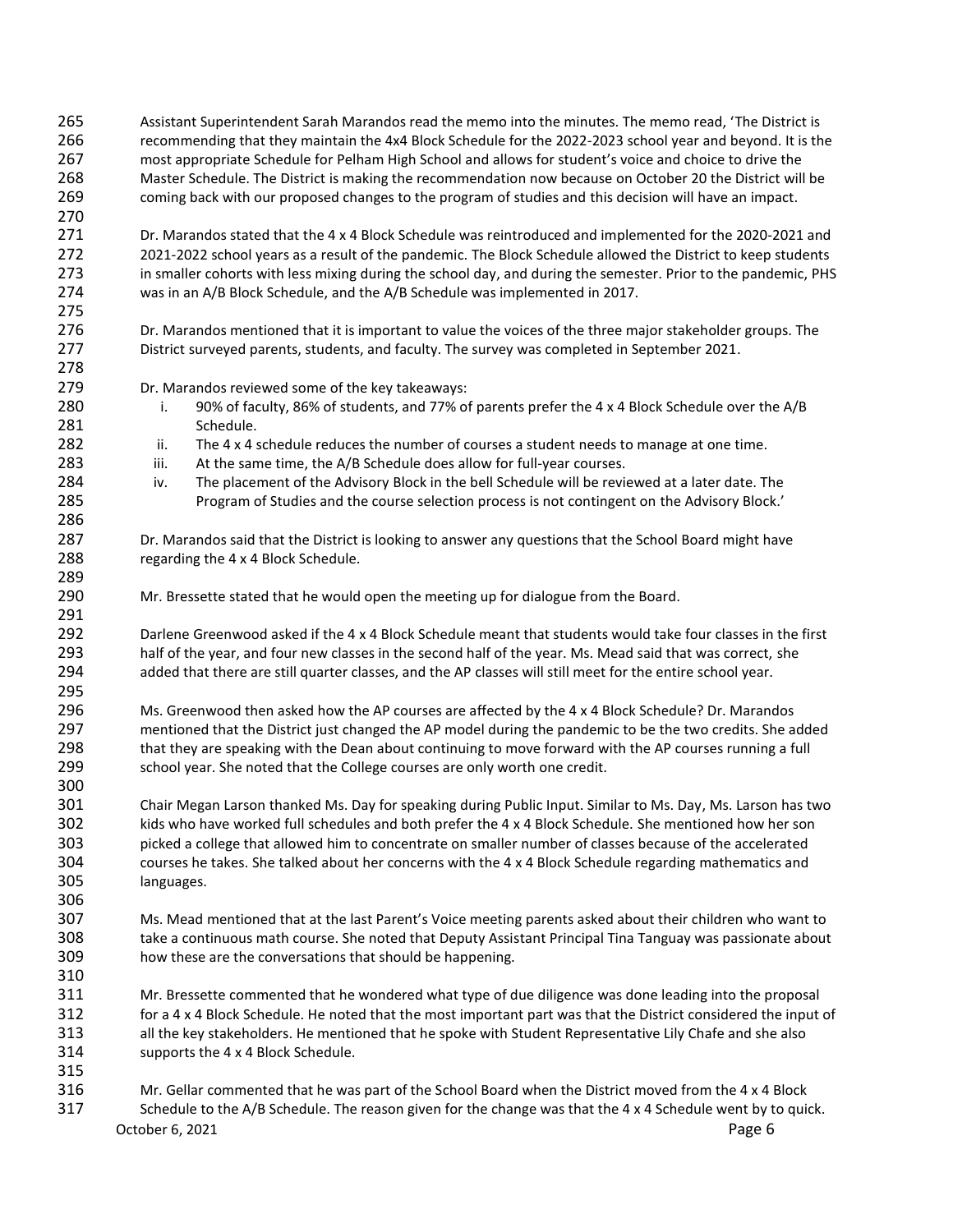He noted that if a student was out for a week the student would only miss about two classes using the A/B Schedule and five classes using the 4 x 4 Schedule.

 Mr. Gellar asked which schedule would provide better opportunity to improve math? Dr. Marandos mentioned that students were restricted to taking only one math course a year, using the A/B/ Schedule, and this limited their ability to take accelerated math courses. The 4 x 4 Schedule allows the student to take accelerated math schedules.

- Mr. Bressette asked for confirmation that the 4 x 4 Schedule would not be detrimental to the intervention process? Dr. Marandos confirmed that Mr. Bressette was correct.
- Ms. Larson mentioned that the 4 x 4 Schedule would allow the District to offer more courses and keep the class size down. She added that now the School District uses Google Classroom and this allows the students to 331 stay on top of their assignments and not get behind. The assignments are posted in real-time before the class.
- Dr. McGee stated that a decision regarding the proposal for a 4 x 4 Schedule does not need to be made tonight. Instead, this is a heads in terms of what the program of studies will be built around.

 Mr. Bressette thanked Ms. Mead for joining the School Board tonight, and Dr. Marandos for setting up the 4 x 4 Schedule proposal. Ms. Mead thanked Mr. Bressette for plugging the 'Turning the Lights Out on Pediatric Cancer' project. She added that she was very happy the Athletic Director and her teams are pushing the project.

## c. **The Fiscal Year 2023 Budget:**

## **School Board FY2023 Budget Items Discussion List**

 Ms. Mahoney mentioned that she wanted to start the discussion of the reports that were provided to the School Board regarding the budget. Ms. Mahoney commented that the District has been reviewing the Superintendent's Report and making sure that everything is accurate. She noted that there were a few items that are no longer visible in the report because of the way the report was cut.

 Dr. McGee stated that there are five items that are no longer visible in the report, but they are Superintendent Reductions from the meeting last week.

- ii. PES Furniture Replacement for art stools. Dr. McGee believes that the District can get through another year without them. The amount of the reduction is \$2,530.
- iii. PMS Equipment Replacement for Physical Education. The request was for a rolling cart and the amount of the reduction is \$550.
- iv. PMS Additional Equipment and Technology. There was a request for Promethean Boards and given the reconstruction of PMS, the District has decided to hold off on the Promethean Boards. The amount of the reduction is 9,600.
- v. PHS Furniture Replacement. PHS was looking for desk replacements in room 105. The amount of the reduction is \$7,300.
- vi. DW Truck. There was a request for a replacement of truck. Dr. McGee mentioned that when the truck does not pass inspection, the District will do without a truck.

The total amount from the five reductions is \$57,980.

October 6, 2021 **Page 7**  Ms. Mahoney mentioned that the \$57,980 was reflected in the budget, but was not reflected in the pages of the budget. She mentioned that she saw two errors when reviewing all the calculations and the personnel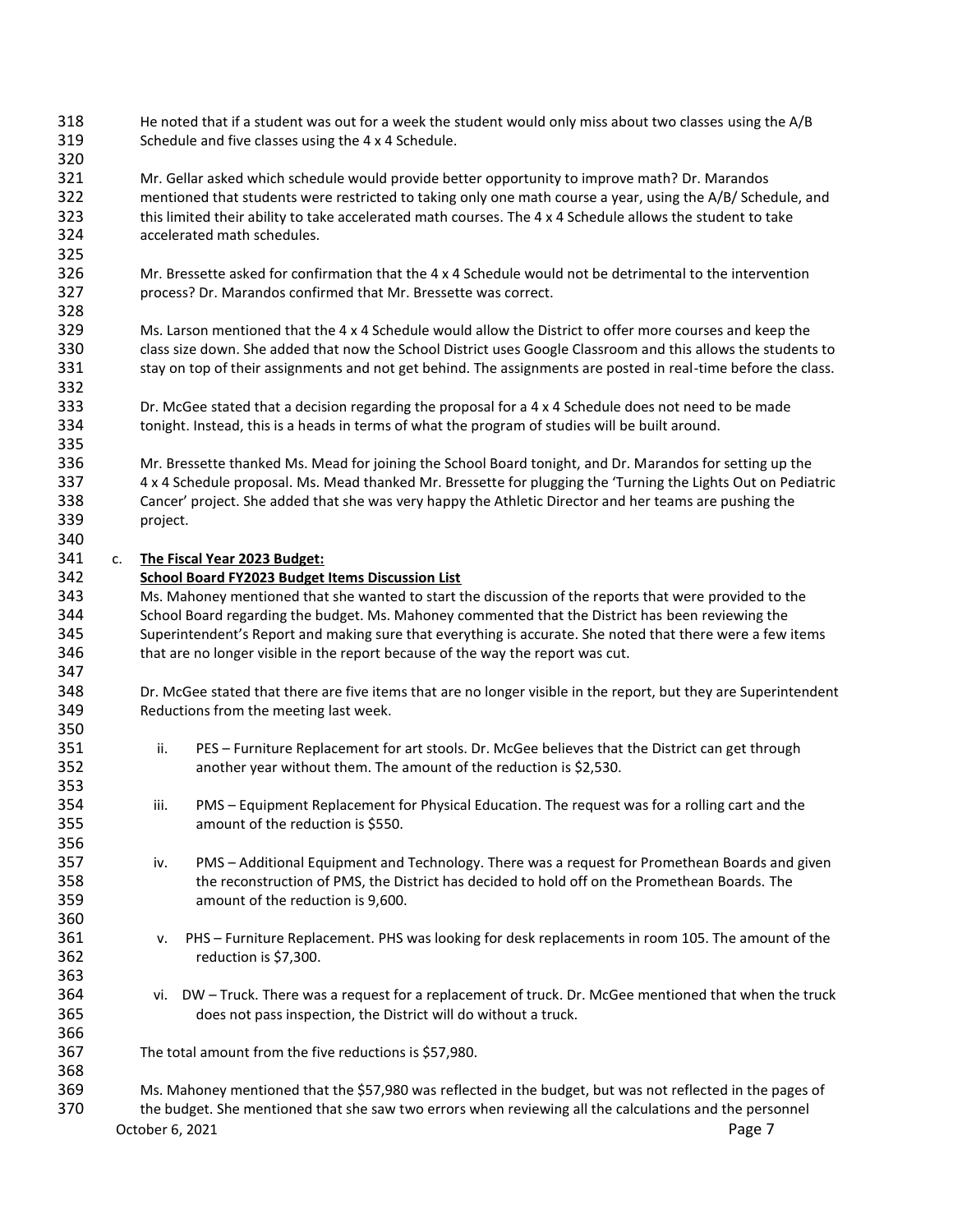- budgeting. The two errors will be corrected in the report that she will be finalizing. The errors impact the total dollars that were reported on the General Fund total. The starting amount for the Superintendent Budget, before any changes, is \$38,157,144.76.
- Dr. McGee stated that the \$38,157,144.76 is the bottom line budget that the Superintendent presented to the School Board on September 29. He added that the two clarifications needed to be corrected to show where the School Board is starting with the budget.

 Ms. Larson mentioned that she asked Dr. McGee to send out a report on enrollment. She noted that after reviewing the reports she believes they need to add a Teacher into the Kindergarten, instead of reallocating the Teacher. She then commented that as the District begins to find out actual numbers for next year, if the Board does not feel they need they need the extra Teacher then the Board can reallocate from what they have.

 Mr. Bressette commented that as the Board reviews the Board Level Adjustments, he suggested that the Board work towards a consensus of the Board, and open up the items for dialogue. Dr. McGee and the School Board members reviewed the procedures for going through the Board Level Adjustments. A tie vote would mean no change to the budget item.

 

**Superintendent's Budget – General Fund by Location**

- Dr. Marandos stated that the BIMAS 2 Screener K-12 Universal Assessment is used in PES, and a small population of PMS, and PHS. She believes the \$4,000 cut is an adequate amount to support the initiative. The consensus was to reduce the line item by \$4,000.
- Dr. Marandos mentioned that Discovery Education is now free. The consensus was to reduce the line item by \$2,400.
- Dr. Marandos commented that the Analytics Software for Assessment Data is not meeting the needs, and is no longer used. The consensus was to reduce the line item by \$7,562.
- Level 2 Superintendent Cut for Band. \$600 was added instead of reduced, and required a \$1,200 reduction. The consensus was to reduce the line item by \$1,200.
- Level 2 Superintendent Cut for General Music. \$500 was added instead of reduced, and required a \$1,000 reduction. The consensus was to reduce the line item by \$1,000.
- Dr. McGee mentioned the Students Reports for SBAC and iREADY. Dr. McGee stated that there was no budget to print the reports. The consensus was to reduce the line item by \$2,000.
- Dr. McGee commented the Cannon Copier Annual Lease Payment Plan. Ms. Mahoney stated that lease is ending and the District will buyout the copier. The consensus was to reduce the line item by \$1,980.
- Dr. McGee mentioned the Google Enterprise Licenses. Ms. Mahoney stated that this was a double budget and has been budgeted with other DW software. The consensus was to reduce the line item by \$7,300.
- Dr. McGee mentioned the vacant position for lunch monitor. Ms. Mahoney commented that they identified this in a previous discussion. She stated that the District has one vacant lunch monitor, and two vacant recess monitors. The adjustments align with what the District budgets for salaries.
- Dr. McGee commented that he wanted to be clear that Special Education is an area that he is requesting a reduction, but he wants to make sure it is allocated in the right spot. The position that is proposed to be reduced is a vacant Special Education Case Manager. The reduction will not affect any current staff.
-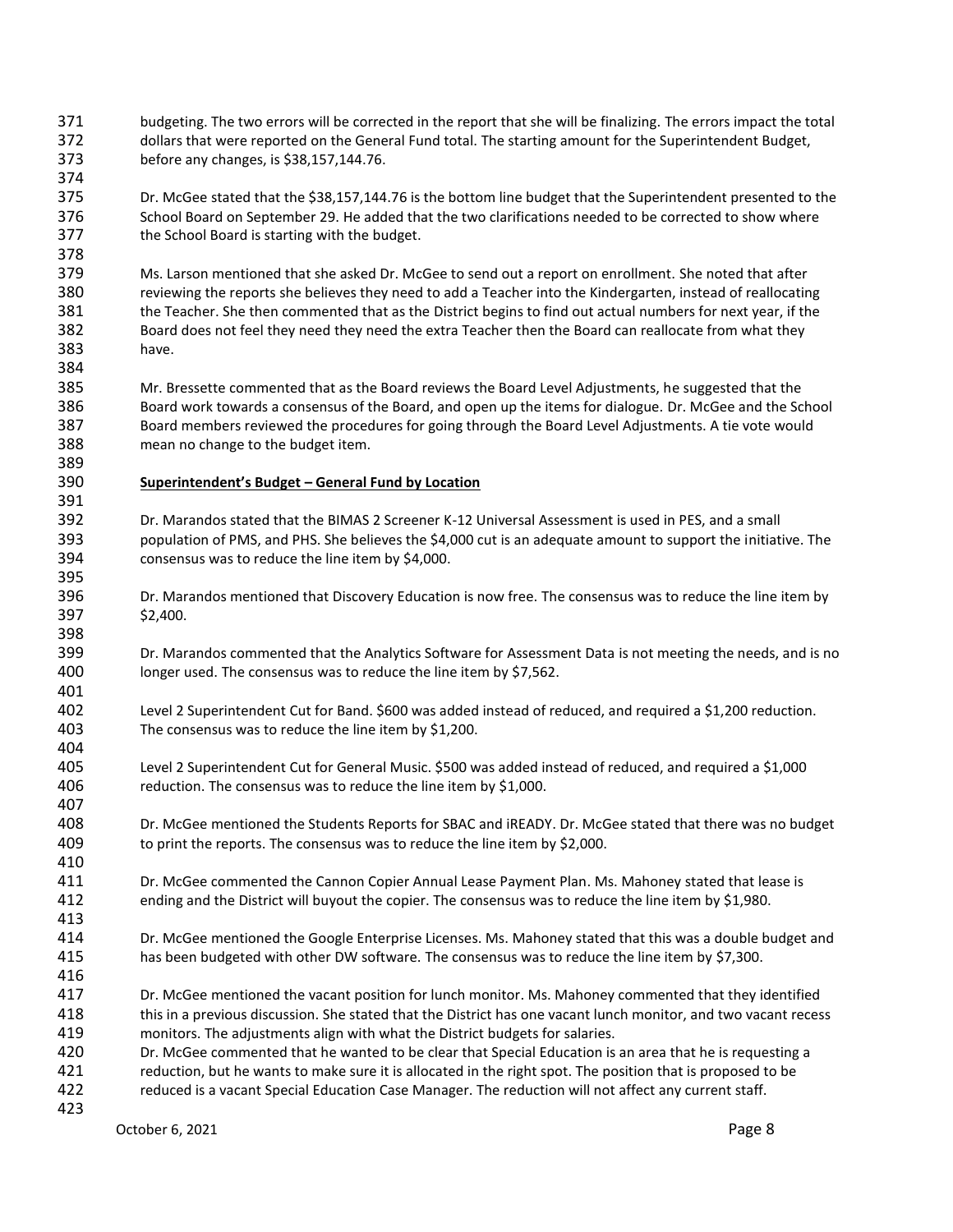Dr. McGee proposed that one of vacancies be left open, or if the District is able to fill the position that the position be interim.

 Ms. Greenwood asked if the District needed a supervisor position for the students that have been sent out of the District. Dr. McGee stated that the responsibility belongs to the Assistant Director of Student Services.

 Mr. Bressette mentioned that both he and Ms. Larson had spoken to Daily Subs and Long-Term Subs and the amounts proposed. Ms. Larson asked that the District do some work, and Ms. Mahoney provided spreadsheet to the School Board. Mr. Bressette asked Ms. Mahoney to explain what the Board was looking at. Ms. Mahoney stated that she provided the Board with the number of days that were paid for substituting for the Teacher Subs, Para Subs, and other hourly Nursing Subs.

- The spreadsheet showed several years to allow the Board to see a trend. Ms. Mahoney acknowledged that 2020 and 2021 were different years because the District was not bringing in substitutes.
- Mr. Bressette asked for Ms. Mahoney's recommendation based on the review? He mentioned that the Board has a couple of different proposals. One proposal is for a \$50,000 reduction and another proposal is for a \$65,000 reduction.
- Ms. Mahoney suggested that the District should plan for 1,000 days of Daily Subs which is \$110,000 a year, and is a \$15,000 reduction. As for Long-Term substitutes, she suggested budgeting for \$90,000. Ms. Larson agreed with the reduction of \$15,000 for Daily Subs and a reduction of \$35,000 for Long-Term Subs. The consensus was a reduction of \$15,000 for Daily Subs and a reduction of \$35,000 for Long-Term Subs. The consensus was to reduce the line item by \$7,300.
- Ms. Mahoney commented that the related Social Security reduction would be \$3,825, and the Teacher reduction would be \$7,357.

 Ms. Larson stated that she wanted to level-fund both 890 Miscellaneous on pages 9, 18, 64 and 79. Ms. Larson added that she wanted to level-fund Textbooks - Additional. Mr. Bressette stated that he would like to see the \$2,000, from page nine, and \$3,000, from page 18, stay in the budget to help with Teacher appreciation. He added that a little bit of spending that can go a long way to enhance climate and culture. The consensus of the Board was to go level funded. Mr. Bressette went on the record as not supporting the reductions.

- Ms. Larson stated that she wanted to level-fund 335 Legal Services on page 91, and she asked if next year was a contract year? Ms. Mahoney confirmed that they will be negotiating with the support staff. Dr. McGee supported the reduction of \$5,000 for legal services. The consensus was to reduce the line item by \$5,000.
- Ms. Larson commented that she wanted to correct the over budget for 291 TSA Match, page 92. The correction reduced the budget by \$7,180.65.
- Ms. Larson mentioned that she wanted to correct the estimate for 610 Supplies, page 110. She proposed reducing the budget by \$5,000. The consensus was to reduce the line item by \$5,000.
- The Board discussed adding a 1.0 FTE Teacher for Kindergarten. The addition of a full-time Kindergarten Teacher would increase the budget by \$47,916 for the salary and \$37,054.29 for benefits. Mr. Gellar was comfortable adding the full-time Kindergarten Teacher with the understanding that the Teacher might be reallocated if not needed. The consensus was to add the line item by \$47,916 for salary and \$37,054.29 for benefits.
- Ms. Mahoney mentioned moving the lunch room tables from line 734 to 737. The correction was made.
- October 6, 2021 **Page 9** Ms. Mahoney mentioned adding a note regarding what remaining \$3,300 is for. The note was added.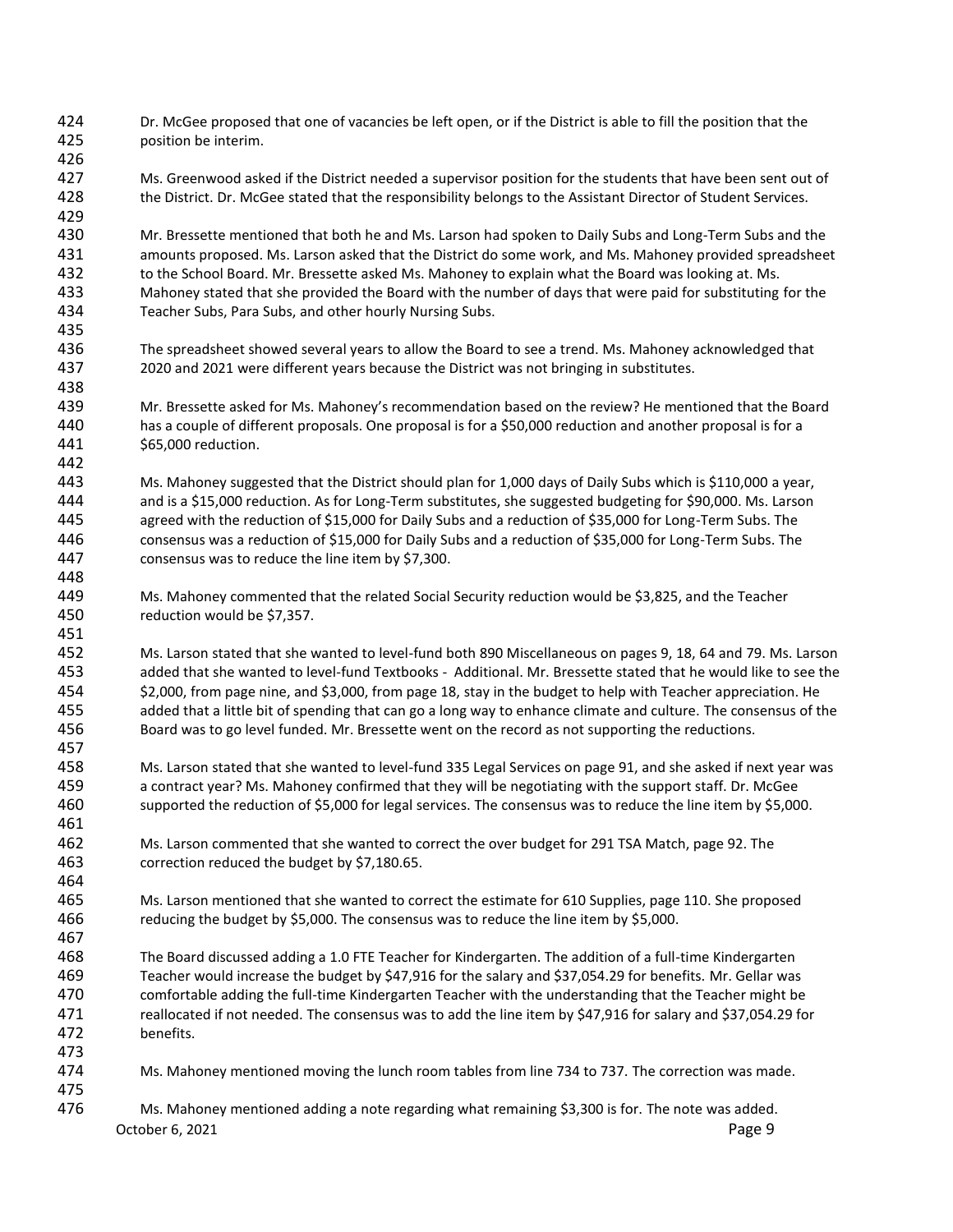- Mr. Bressette mentioned the 738 Equipment Replacement for the Music budget. He added that the Music budget is already minimal. Ms. Larson commented that if it is really important to the Music program, they will go out and purchase it The vote was two to two; no change was made.
- Mr. Bressette mentioned the 610 Supplies for the STEAM budget in PES. He commented that he wanted the STEAM budget to be approached with a level of consistency. Ms. Mahoney mentioned that if the supplies are important the STEAM program will go out and purchase the supplies. Mr. Bressette asked for Ms. Mahoney to describe the type of reconciling process that the District uses. Ms. Mahoney commented that the District was focusing on starting a new program at PMS regarding supplies for the STEAM program. The amounts are not proportional because the startup cost for the PMS STEAM program is part of the Fiscal Year 2023 budget. The vote was two to two; no change was made.
- Mr. Bressette mentioned line 640 Textbook Replacement. He noted that the textbooks are not being replaced. He asked that a note be placed in the budget indicating that this is a six-year license.
- Mr. Bressette mentioned line 640 Textbook Replacement. He noted that the textbooks are essential for continuity from grades two through five. He also wants to have consistency with the Teachers across the grade level. He asked Dr. Marandos if she wanted to add context to the Wonder Program? Dr. Marandos mentioned that the Administration from PES is looking for some consistency amongst Teachers who are supplementing with different material. She added that this would enrich the LEA program.
- Mr. Bressette pointed out that getting comprehension built at an early grade level is key to not having math issues later on. He requested that Ms. Greenwood describe what it is like to come up with her own materials, and asked if it would be fair to say that there would be significant efficiencies to be gained by instituting this in the second grade? Ms. Greenwood acknowledged that she spent a lot of time coming up with her own work, and comprehension is very important. Mr. Bressette added that the six-year license costs \$24,090 and is around \$4,000 a year for the program.
- Ms. Larson noted that the budget is steep already, and the addition of a Kindergarten teacher should take precedence over the six-year reading program. She suggested preparing the Teachers to get ready for the six- year reading program. Dr. McGee mentioned that this was one of the most difficult cuts, but he reminded the Board that the program was part of the Superintendent's cut list. The consensus was to increase the line item by \$24,090.
- Mr. Bressette mentioned on line 640 Textbooks Replacement. He noted that the line should be corrected so that the notes reconcile with the budget amounts.
- Mr. Bressette commented on line 610 Supplies, from page 24. He said that the Board could make a cut for Cricut and 3D printing materials. The consensus was to reduce the line item by \$1,000.
- Mr. Bressette commented on line 325 Testing Protocols, from page 45. He stated that the cut was for consistency. Ms. Mahoney noted that the District is using an online service for most of the testing protocols. The reductions should not impact the District's ability to perform their evaluations. The consensus was to 521 reduce the line item by \$1,000.
- Mr. Bressette commented on line 332 Tutor Services, from page 45. Mr. Bressette mentioned that he would like to level-fund the Tutor Services. Ms. Mahoney stated that this was for ESY, and Special Education Tutoring. She added that the District is going to significantly go over the budget for ESY, this year. Mr. Bressette withdrew his request for a reduction.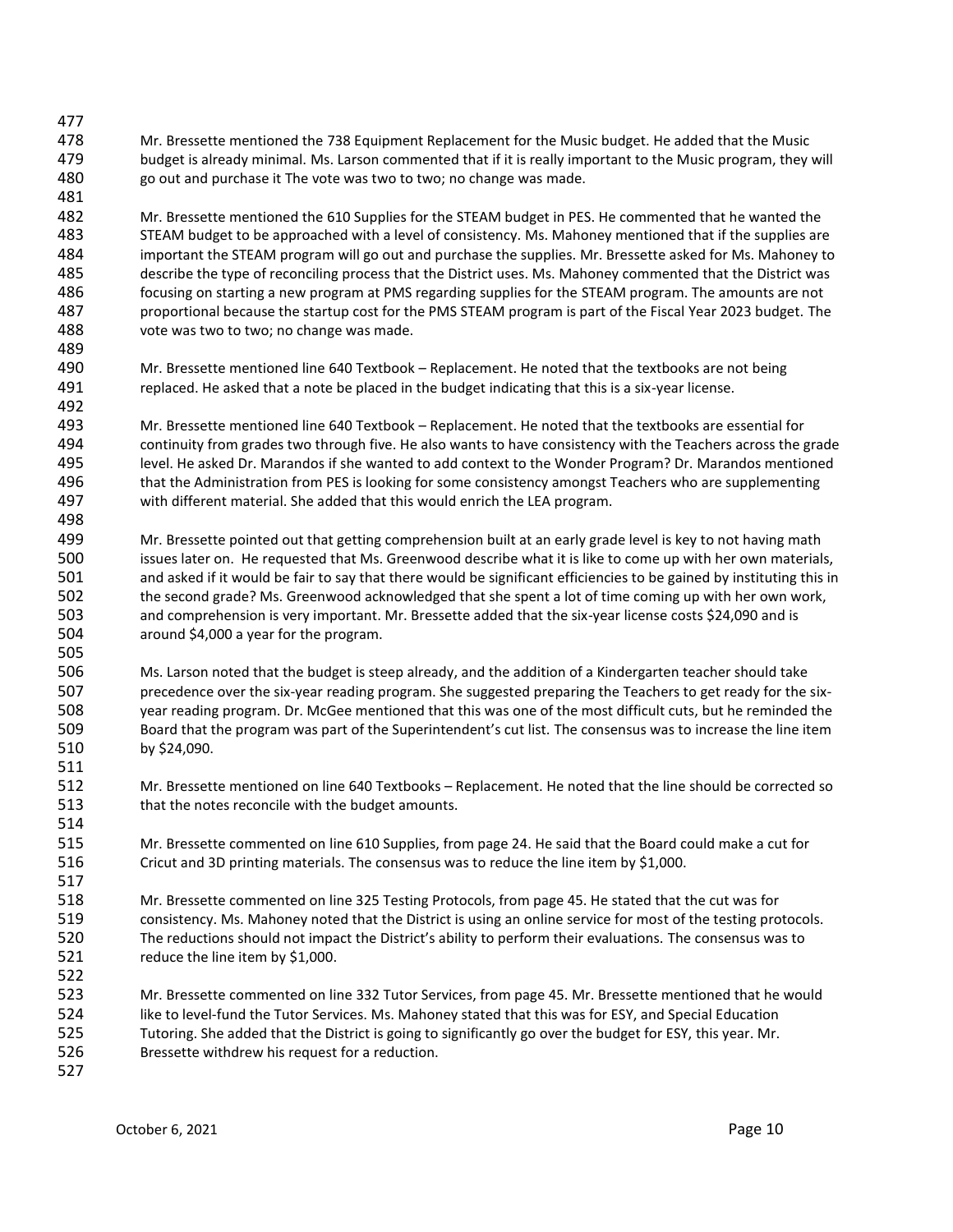Ms. Larson requested the Board go back to line 325 Testing Protocols, from page 45. She asked Ms. Mahoney 529 if \$1,000 was the correct amount to cut from the budget. Ms. Mahoney asked for a minute to review the FY 2019 budget information regarding Testing Protocols. Mr. Bressette withdrew his request for a reduction.

 Mr. Bressette commented on line 810 Dues and Fees (Athletics), from page 57. He mentioned that the historical spending did not support spending \$30,000. Ms. Mahoney acknowledged that the last couple of years the District has not been participating in athletics the way they were in prior years. She added that swimming, and hockey contracts have increased their fees. Mr. Bressette withdrew his request for a reduction.

- Mr. Bressette asked Ms. Mahoney if she wanted to go back to the Ms. Larson's question. Ms. Mahoney stated that in FY2019 the District did not have a budget for Testing Protocols. Ms. Mahoney commented that she did not have an answer for Ms. Larson as she does not know how much each Testing Protocol costs. Ms. Larson 541 stated that she was fine with the reduction, but would like to have a note added to see where the District ends up regarding spending on Testing Protocols. The consensus was to reduce the line item by \$1,000.
- The Board took a moment to review the decisions regarding 332 Tutor Services and 810 Dues and Fees (Athletics). Mr. Bressette agreed to withdraw his requests for deductions with both budget items.
- Mr. Bressette commented on line 550 Social Work Printing, from page 59. He asked what the justification was to budget for PMS and not PES? Ms. Mahoney stated that it was Social Work Printing and Supplies at the different school levels. It was determined that the need at PES did not require a budget for printing. Mr. Bressette withdrew his request for an addition.
- Mr. Bressette commented on line 610 Supplies, from page 59. He stated that historical spending appeared to 553 justify the \$550 budget, and would level fund the budget. Dr. McGee mentioned that the Social Worker has received a lot of donated supplies. Mr. Bressette withdrew his request for an addition.
- Mr. Bressette commented on line 610 Supplies, from page 73. He stated that historical spending appeared to justify the \$550 budget, and would level fund the budget. Dr. McGee mentioned he was proposing a \$220 reduction based on historical spending. The consensus was to reduce the line item by \$220.
- Mr. Bressette commented on line 610 Occupational Therapy Supplies, from page 77. He stated that OT has zero historical spending for OT Supplies, and proposed a reduction of \$1,000. Ms. Mahoney provided the FY2019 budget for the OT Supply line and the amount was \$2,505.86. The consensus was to reduce the line item by \$1,000.
- Mr. Bressette commented on line Occupational Therapy Equipment Additional, from page 77. He stated that OT has zero historical spending for OT Equipment – Additional, and proposed a reduction of \$1,000. Ms. Mahoney provided the FY2019 budget for the OT Equipment - Additional line and the amount was \$596.33. The consensus was to reduce the line item by \$1,000.
- Mr. Bressette commented on line 110 Salaries, from page 78. He mentioned that he looked at this budget line earlier and stated that he confused the Responsibility Pool with the Extra-Curricular Pool. He was expecting an itemized list for the \$76,000. Mr. Bressette withdrew his request for a correction.
- Mr. Bressette commented on line 641 Textbooks-Additional, from page 79. Mr. Bressette stated that he was 575 proposing to level-fund the budget. The consensus was to reduce the line item by \$100.
- Mr. Bressette commented on line 550 Printing, from page 96. He stated that agenda books are essential
- organizational tools for for fouth and fifth grade students. Me. Bressette proposed adding \$650 to the budget. The consensus was to increase the line item by \$650.
-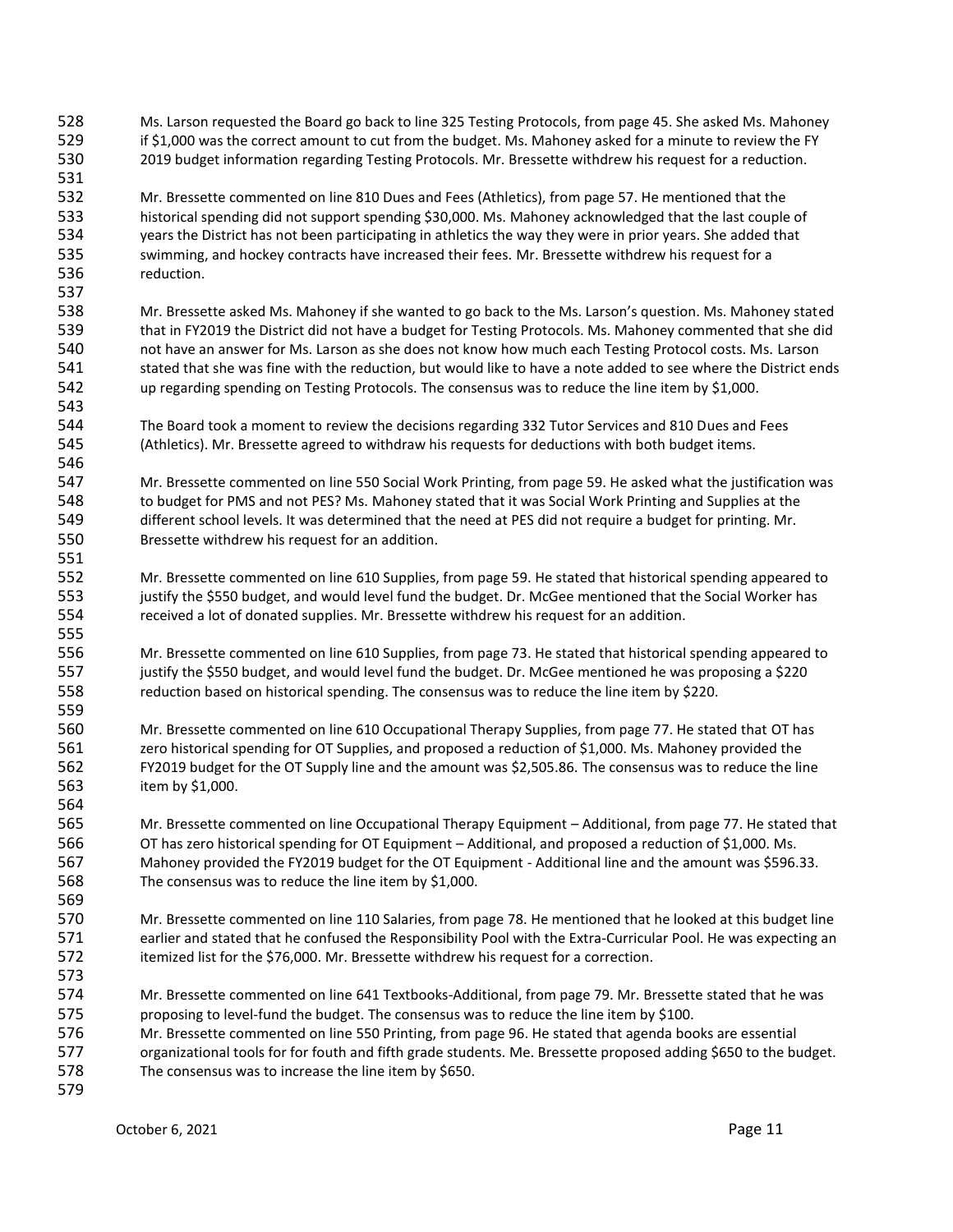| 580 | Mr. Bressette commented on line 442 Rental/Lease Equipment, from page 99. Mr. Bressette stated that he did |                                                                                                              |         |  |  |  |
|-----|------------------------------------------------------------------------------------------------------------|--------------------------------------------------------------------------------------------------------------|---------|--|--|--|
| 581 | not hear the support for an additional copier in the PHS library. Ms. Mahoney mentioned how old the copier |                                                                                                              |         |  |  |  |
| 582 |                                                                                                            | is, how at times the copier stops working, and by FY2023 the copier will no longer be functioning. The       |         |  |  |  |
| 583 | consensus was to reduce the line item by \$4,700.                                                          |                                                                                                              |         |  |  |  |
| 584 |                                                                                                            |                                                                                                              |         |  |  |  |
| 585 |                                                                                                            | Mr. Bressette commented on line 650 Software, from pages 124 and 125. Mr. Bressette mentioned that it        |         |  |  |  |
| 586 |                                                                                                            | would be more appropriate to level-fund the line. Ms. Mahoney stated that the Google item was thought to     |         |  |  |  |
| 587 |                                                                                                            | be a new Google Suite, but it is one that the School District has used for many years The consensus was to   |         |  |  |  |
| 588 | reduce the line item by \$1,900.                                                                           |                                                                                                              |         |  |  |  |
| 589 |                                                                                                            |                                                                                                              |         |  |  |  |
| 590 |                                                                                                            |                                                                                                              |         |  |  |  |
| 591 | Superintendent's Budget - General Fund 10                                                                  |                                                                                                              |         |  |  |  |
| 592 |                                                                                                            |                                                                                                              |         |  |  |  |
|     |                                                                                                            | The total adjustment for the School Board is \$129,470.22, as a reduction.                                   |         |  |  |  |
| 593 |                                                                                                            |                                                                                                              |         |  |  |  |
| 594 |                                                                                                            | The total budget that would be voted on is \$38,027,674.54 (General Fund).                                   |         |  |  |  |
| 595 |                                                                                                            |                                                                                                              |         |  |  |  |
| 596 |                                                                                                            | Mr. Gellar made a motion to approve the General Fund Budget number at \$38,027,674.54.; Ms. Greenwood        |         |  |  |  |
| 597 | seconded the motion. The motion passed (4-0-0)                                                             |                                                                                                              |         |  |  |  |
|     |                                                                                                            |                                                                                                              |         |  |  |  |
| 598 | <b>Roll Call Vote:</b>                                                                                     |                                                                                                              |         |  |  |  |
| 599 | Chair Megan Larson                                                                                         | Yes                                                                                                          |         |  |  |  |
| 600 | Vice-Chair Troy Bressette -                                                                                | Yes                                                                                                          |         |  |  |  |
| 601 | <b>Thomas Gellar</b>                                                                                       | Yes                                                                                                          |         |  |  |  |
| 602 | Darlene Greenwood                                                                                          | Yes                                                                                                          |         |  |  |  |
| 603 |                                                                                                            |                                                                                                              |         |  |  |  |
| 604 | Superintendent's Budget - Nutrition Services Fund 21                                                       |                                                                                                              |         |  |  |  |
| 605 |                                                                                                            |                                                                                                              |         |  |  |  |
| 606 | The Nutrition Budget for Fund 21 is \$1,157,875.                                                           |                                                                                                              |         |  |  |  |
| 607 |                                                                                                            |                                                                                                              |         |  |  |  |
| 608 |                                                                                                            | Mr. Gellar made a motion to approve the Nutrition Budget at \$1,157,875.; Ms. Greenwood seconded the motion. |         |  |  |  |
| 609 | The motion passed (4-0-0)                                                                                  |                                                                                                              |         |  |  |  |
| 610 |                                                                                                            |                                                                                                              |         |  |  |  |
| 611 | <b>Roll Call Vote:</b>                                                                                     |                                                                                                              |         |  |  |  |
| 612 | Chair Megan Larson                                                                                         | Yes                                                                                                          |         |  |  |  |
| 613 | Vice-Chair Troy Bressette -                                                                                | Yes                                                                                                          |         |  |  |  |
| 614 | Thomas Gellar                                                                                              | Yes                                                                                                          |         |  |  |  |
| 615 | Darlene Greenwood<br>$\overline{\phantom{a}}$                                                              | Yes                                                                                                          |         |  |  |  |
| 616 |                                                                                                            |                                                                                                              |         |  |  |  |
| 617 | Superintendent's Budget - Grants Fund 22                                                                   |                                                                                                              |         |  |  |  |
| 618 |                                                                                                            |                                                                                                              |         |  |  |  |
| 619 | The Grants Fund is \$705,865.                                                                              |                                                                                                              |         |  |  |  |
| 620 |                                                                                                            |                                                                                                              |         |  |  |  |
| 621 |                                                                                                            | Mr. Gellar made a motion to approve the Grants Budget at \$705,865.; Ms. Greenwood seconded the motion. The  |         |  |  |  |
| 622 | motion passed (4-0-0)                                                                                      |                                                                                                              |         |  |  |  |
| 623 |                                                                                                            |                                                                                                              |         |  |  |  |
| 624 | <b>Roll Call Vote:</b>                                                                                     |                                                                                                              |         |  |  |  |
| 625 | Chair Megan Larson                                                                                         | Yes                                                                                                          |         |  |  |  |
| 626 | Vice-Chair Troy Bressette -                                                                                | Yes                                                                                                          |         |  |  |  |
| 627 | <b>Thomas Gellar</b>                                                                                       | Yes                                                                                                          |         |  |  |  |
| 628 | Darlene Greenwood                                                                                          | Yes                                                                                                          |         |  |  |  |
| 629 |                                                                                                            |                                                                                                              |         |  |  |  |
| 630 | Superintendent's Budget - Other Special Revenue Fund 25                                                    |                                                                                                              |         |  |  |  |
| 631 |                                                                                                            |                                                                                                              |         |  |  |  |
|     |                                                                                                            |                                                                                                              |         |  |  |  |
|     | October 6, 2021                                                                                            |                                                                                                              | Page 12 |  |  |  |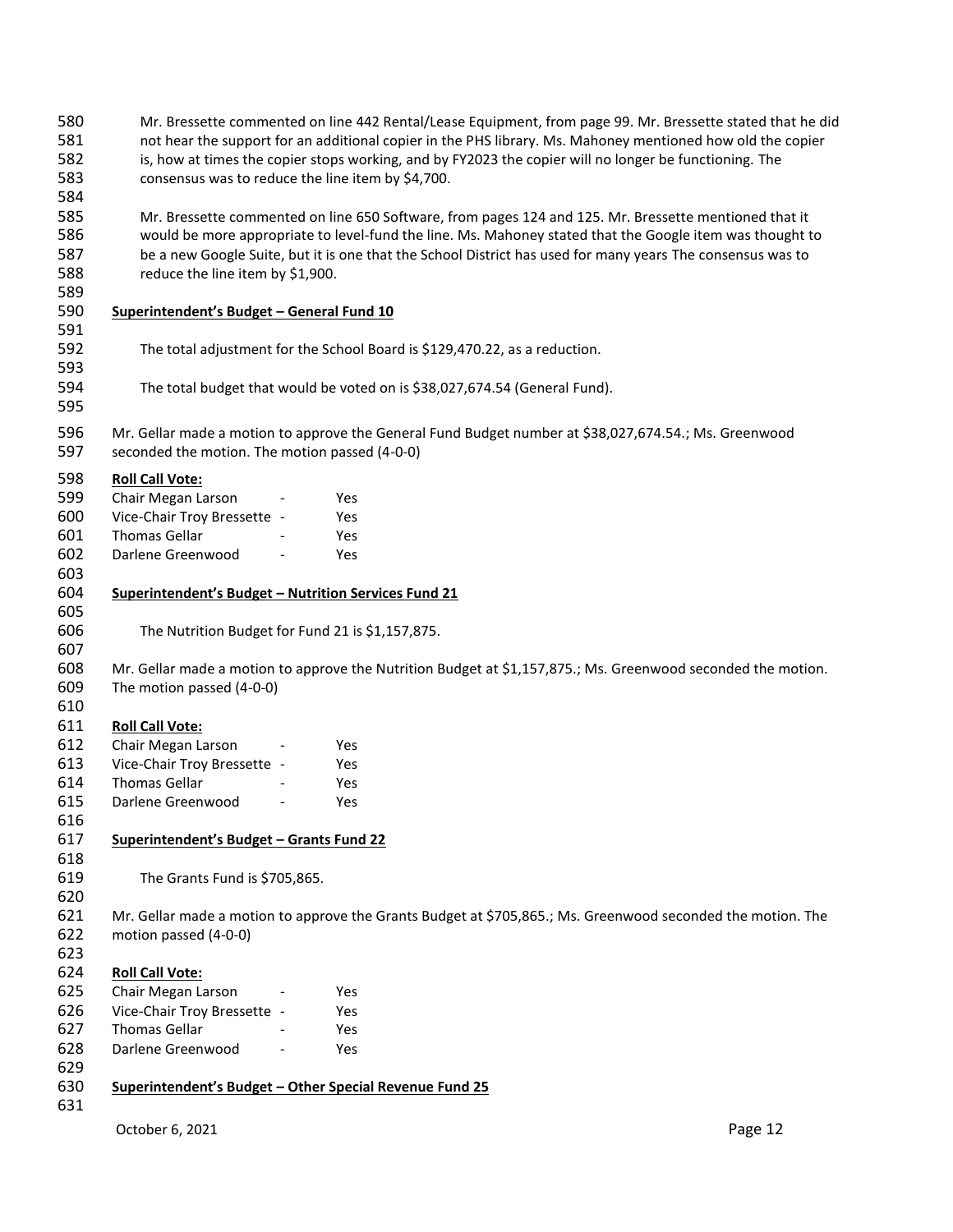| 632<br>633 |                                                                                                                                                                                                                    | The Special Revenue Fund 25 is \$52,000.                                                                         |                                                                                                                |  |  |  |  |
|------------|--------------------------------------------------------------------------------------------------------------------------------------------------------------------------------------------------------------------|------------------------------------------------------------------------------------------------------------------|----------------------------------------------------------------------------------------------------------------|--|--|--|--|
| 634        |                                                                                                                                                                                                                    | Mr. Gellar made a motion to approve the Special Revenue Fund at \$52,000.; Ms. Greenwood seconded the            |                                                                                                                |  |  |  |  |
| 635        |                                                                                                                                                                                                                    | motion. The motion passed (4-0-0)                                                                                |                                                                                                                |  |  |  |  |
| 636        |                                                                                                                                                                                                                    |                                                                                                                  |                                                                                                                |  |  |  |  |
| 637        |                                                                                                                                                                                                                    | <b>Roll Call Vote:</b>                                                                                           |                                                                                                                |  |  |  |  |
| 638        |                                                                                                                                                                                                                    | Chair Megan Larson                                                                                               | Yes                                                                                                            |  |  |  |  |
| 639        |                                                                                                                                                                                                                    | Vice-Chair Troy Bressette -                                                                                      | Yes                                                                                                            |  |  |  |  |
| 640        |                                                                                                                                                                                                                    | Thomas Gellar                                                                                                    | Yes                                                                                                            |  |  |  |  |
| 641        |                                                                                                                                                                                                                    | Darlene Greenwood<br>$\overline{\phantom{a}}$                                                                    | Yes                                                                                                            |  |  |  |  |
| 642        |                                                                                                                                                                                                                    |                                                                                                                  |                                                                                                                |  |  |  |  |
| 643        |                                                                                                                                                                                                                    |                                                                                                                  | The total for all funds is \$39,943,414.54. This reflects a 9.7% increase from the approved FY 2022 budget.    |  |  |  |  |
| 644        |                                                                                                                                                                                                                    |                                                                                                                  |                                                                                                                |  |  |  |  |
| 645        |                                                                                                                                                                                                                    |                                                                                                                  | Vice-Chair Troy Bressette mentioned that during the last meeting the Board had a conversation regarding        |  |  |  |  |
| 646        |                                                                                                                                                                                                                    |                                                                                                                  | what percentage of the budget would likely be part of the Default Budget. The amount was well over 90%, and    |  |  |  |  |
| 647        |                                                                                                                                                                                                                    | the District can begin to work on the Default Budget.                                                            |                                                                                                                |  |  |  |  |
| 648        |                                                                                                                                                                                                                    |                                                                                                                  |                                                                                                                |  |  |  |  |
| 649        |                                                                                                                                                                                                                    |                                                                                                                  | Business Administrator Deb Mahoney noted that the next step is to prepare the School Board Packet for the      |  |  |  |  |
| 650        |                                                                                                                                                                                                                    |                                                                                                                  | Budget Committee. The report is due on Friday, October 15.                                                     |  |  |  |  |
| 651        |                                                                                                                                                                                                                    |                                                                                                                  |                                                                                                                |  |  |  |  |
| 652        |                                                                                                                                                                                                                    |                                                                                                                  | Mr. Bressette stated that he was very grateful for all the hard work that went into getting the budget to this |  |  |  |  |
| 653        |                                                                                                                                                                                                                    | point.                                                                                                           |                                                                                                                |  |  |  |  |
| 654        |                                                                                                                                                                                                                    |                                                                                                                  |                                                                                                                |  |  |  |  |
| 655        |                                                                                                                                                                                                                    | <b>Updated Annual Election Calendar</b>                                                                          |                                                                                                                |  |  |  |  |
| 656        |                                                                                                                                                                                                                    |                                                                                                                  |                                                                                                                |  |  |  |  |
| 657        |                                                                                                                                                                                                                    |                                                                                                                  | Business Administrator Deb Mahoney stated that legal counsel informed her that the Deliberative Session        |  |  |  |  |
| 658        |                                                                                                                                                                                                                    |                                                                                                                  | needed to be moved into the second week of February 2022.                                                      |  |  |  |  |
| 659        |                                                                                                                                                                                                                    |                                                                                                                  |                                                                                                                |  |  |  |  |
| 660        |                                                                                                                                                                                                                    |                                                                                                                  | She noted that the Deliberative Session date is Wednesday, February 9, 2022.                                   |  |  |  |  |
| 661        |                                                                                                                                                                                                                    |                                                                                                                  |                                                                                                                |  |  |  |  |
| 662        | Mr. Gellar made a motion to accept the 2022 Annual Meeting and Election calendar, as presented.; Ms.                                                                                                               |                                                                                                                  |                                                                                                                |  |  |  |  |
| 663        |                                                                                                                                                                                                                    | Greenwood seconded the motion. The motion passed (4-0-0)                                                         |                                                                                                                |  |  |  |  |
| 664        |                                                                                                                                                                                                                    |                                                                                                                  |                                                                                                                |  |  |  |  |
| 665        |                                                                                                                                                                                                                    | <b>Roll Call Vote:</b>                                                                                           |                                                                                                                |  |  |  |  |
| 666        |                                                                                                                                                                                                                    | Chair Megan Larson                                                                                               | Yes                                                                                                            |  |  |  |  |
| 667        |                                                                                                                                                                                                                    | Vice-Chair Troy Bressette -                                                                                      | Yes                                                                                                            |  |  |  |  |
| 668        |                                                                                                                                                                                                                    | Thomas Gellar                                                                                                    | Yes                                                                                                            |  |  |  |  |
| 669        |                                                                                                                                                                                                                    | Darlene Greenwood                                                                                                | Yes                                                                                                            |  |  |  |  |
| 670        |                                                                                                                                                                                                                    |                                                                                                                  |                                                                                                                |  |  |  |  |
| 671        | d.                                                                                                                                                                                                                 | <b>Pandemic Response:</b>                                                                                        |                                                                                                                |  |  |  |  |
| 672        |                                                                                                                                                                                                                    | <b>Key Takeaways Regarding the Pandemic</b><br>i.                                                                |                                                                                                                |  |  |  |  |
| 673        |                                                                                                                                                                                                                    |                                                                                                                  | Superintendent Chip McGee mentioned that he was grateful to the staff and the families that the school         |  |  |  |  |
| 674        |                                                                                                                                                                                                                    | building are still open. He noted that the onsite PCR Clinic was today, and is open to all who are interested on |                                                                                                                |  |  |  |  |
| 675        | a weekly basis. The testing is bi-weekly for the students having the test during the school day.                                                                                                                   |                                                                                                                  |                                                                                                                |  |  |  |  |
| 676        |                                                                                                                                                                                                                    |                                                                                                                  |                                                                                                                |  |  |  |  |
| 677        | He added that the current rule for facemasks is anyone within three feet of another person for more than an<br>incidental amount of time must wear a mask. Otherwise, the masks are recommended, but not required. |                                                                                                                  |                                                                                                                |  |  |  |  |
| 678        |                                                                                                                                                                                                                    |                                                                                                                  |                                                                                                                |  |  |  |  |
| 679<br>680 |                                                                                                                                                                                                                    |                                                                                                                  |                                                                                                                |  |  |  |  |
| 681        | Mr. Gellar asked if the District had performed 347 tests or were 347 student's tested? Dr. McGee noted that<br>347 tests were performed. He commented that last week he saw an increase in the number of tests     |                                                                                                                  |                                                                                                                |  |  |  |  |
| 682        | performed, and added that the test is open and very convenient.                                                                                                                                                    |                                                                                                                  |                                                                                                                |  |  |  |  |
|            |                                                                                                                                                                                                                    |                                                                                                                  |                                                                                                                |  |  |  |  |
| 683        |                                                                                                                                                                                                                    |                                                                                                                  |                                                                                                                |  |  |  |  |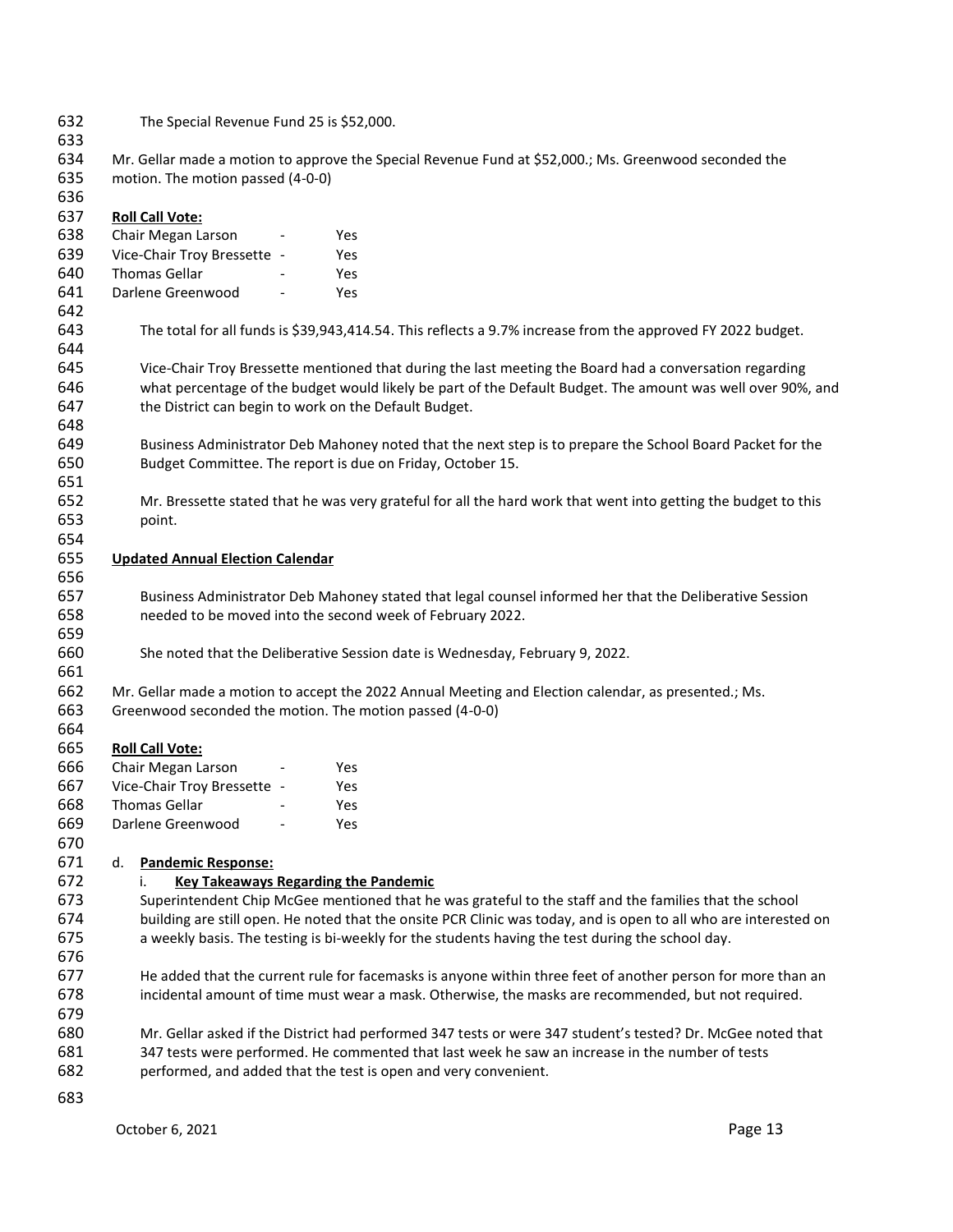# ii. **Hillsborough County**

 The Covid-19 PCR test positivity as a 7-day average was 4.2% (Minimal) on September 29 and was 4.0% (Minimal) on October 6. The number of new infections per 100,000 population for the prior 14 days was 439 (Substantial) on September 29 and was 430 (Substantial) on October 6.

# iii. **Town of Pelham**

 The Covid-19 PCR test positivity as a 7-day average was 5.1% (Moderate) on September 29 and was 4.5% (Minimal) on October 6. The number of new infections per 100,000 population for the prior 14 days was 643 (Substantial) on September 29 and was 692 (Substantial) on October 6. 692 equates to 98 people in Pelham with new positive cases of Covid-19.

# iv. **Level of School Impact**

 The next metric that Dr. McGee reviewed was the Level of School Impact. Dr. McGee mentioned that the transmission within schools on September 29 was 'Medium' and was 'Medium' on October 6. He noted that the level of student absenteeism was 9.0% (Low) on September 29 and 8.5% (Medium) on October 6. The staff capacity on September 29 was considered 'Normal' and was considered 'Normal' on October 6. 

# v. **Transmission Within Schools**

 Dr. McGee commented that he was decided to adjust his community-wide announcement. Instead of sending out an email out every day if there was a positive case of Covid-19, he will now send out one email a week on Thursday. Vice-Chair Troy Bressette thanked Dr. McGee for adapting his approach with community notification. Mr. Bressette noted that if the District continued with sending daily announcements, the concern would be that the information would become diluted.

# vi. **The Big Seven**

The District will continue to follow the big seven mitigation steps:

- a. Masks
- b. Distancing
- c. Hand Sanitation
- d. Screening
- e. Ventilation
- f. Vaccines
- g. PCR Testing
- **a. Pelham Memorial School Building Project:** Superintendent Chip McGee presented the School Board with a new presentation of the Memorial School Renovation. The report regarding the PMS Building Project will be a monthly report. There are five phases to 721 the reconstruction of PMS. The five phases are: 722 i. Phase – Construct all additions, temporary drop-off, and relocate the portables. a. Base pavement of new parking lot has been installed, and is getting striped. b. New septic system is underway. c. Site work east of classroom wing is underway. d. The groundbreaking ceremony took place on Saturday, September 25. A time capsule from the 1970's was unveiled. 728 ii. Phase – Begin gym renovation to the cafeteria, additions to continue 729 iii. Phase 3 – Library, Main Entrance, and the additions are completed iv. Phase 4 – Renovations v. Phase 5 – Renovations, Remove Portables, and restore the site The Total Hard Cost for the project was \$26,995,000, the year-to-date expended is \$(35,342.47), and the remaining amount is \$26,959,657.53. The Total Soft Cost for the project was \$3,485,000, and the remaining amount is \$3,039,723.81. The owner contingency amount was \$1,500,000, and the remaining contingency amount is \$1,500,000.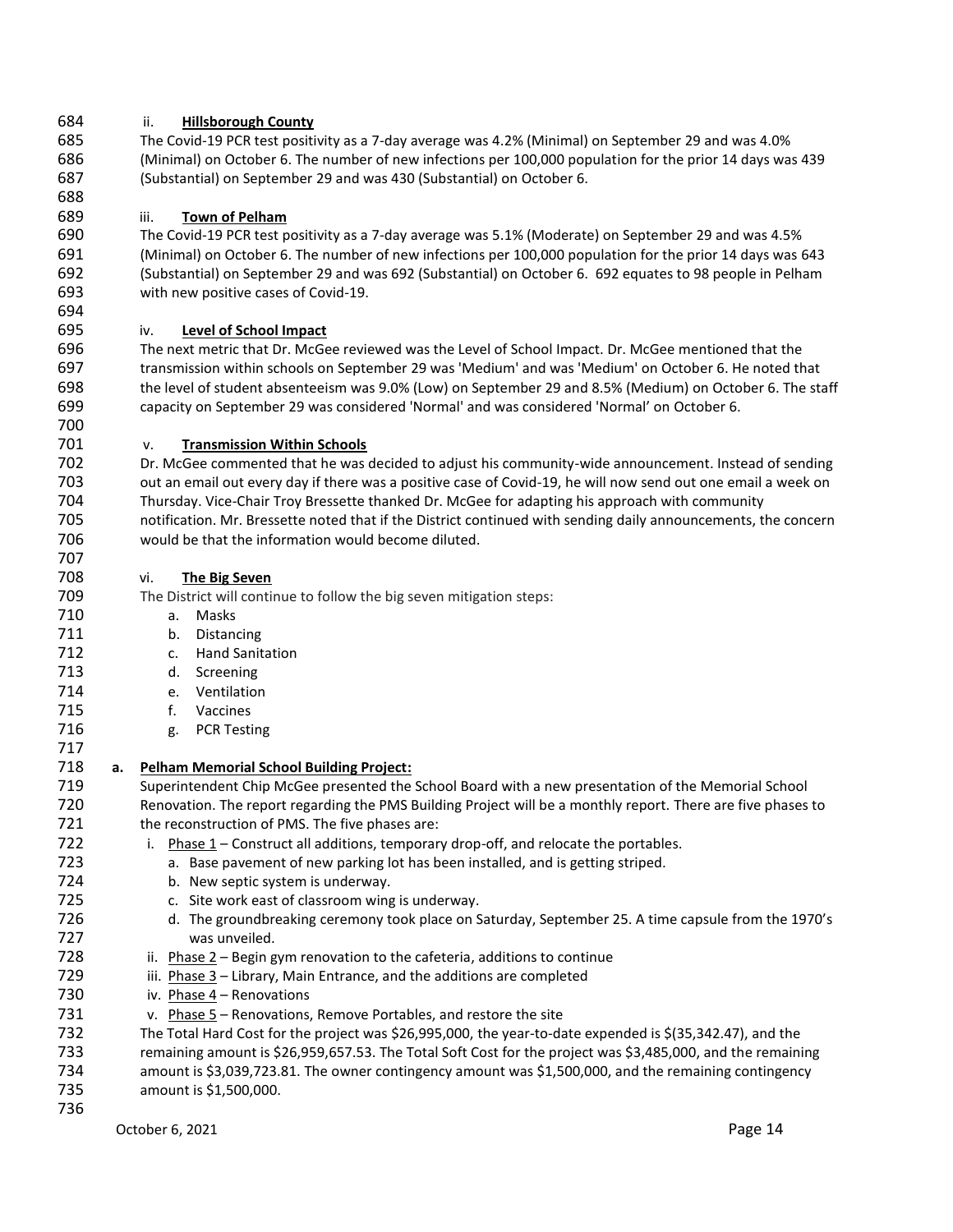- Dr. McGee mentioned that the School District is facing big challenges regarding the supply chain. Dr. McGee noted that he talked to the School Board about the bar joist, and the lead time on the bar joist is over one year. The Project Management Team is working overtime on some value engineering ways of getting the same product.
- 

 Vice-Chair Troy Bressette requested that Dr. McGee provide a high-level overview of how the impact from the supply chain issues, not only in cost and timing, factor into the maximum guaranteed budget? His concern is that the community will have inflation in the forefront of their minds. Dr. McGee stated that the guaranteed maximum price that the community voted on is a contractual obligation with Trident. They are obligated to deliver the school as conceptually designed for that price.

 Mr. Gellar asked stated that at the last construction update, on September 1, the remaining amount for the Owner's Contingency Fund was \$550, and wanted to know if it was taken back out. Ms. Mahoney mentioned that she and David Mermelstein reviewed the budgets and made sure that all the expenditures were aligned with the contracts. She noted that she may have moved an expenditure from one line to where it belonged.

# **b. Donations:**

# **a. United Way of Greater Nashua**

 Business Administrator Deb Mahoney commented that the District received 20,000 disposable 3-ply masks from the United Way of Greater Nashua. The 3-ply masks were provided at no charge to School Districts in the State of New Hampshire. The estimated value of the masks at .06 cents each is \$1,200. She asked that the Board accept the masks, as the District has already provided some of the masks to the bus company.

 Mr. Gellar made a motion to accept the donation of 20,000 disposable masks from the United Way of Greater Nashua.; Ms. Greenwood seconded the motion. The motion passed (4-0-0)

#### 763<br>764 **Roll Call Vote:**

| .   |                             |     |
|-----|-----------------------------|-----|
| 765 | Chair Megan Larson          | Yes |
| 766 | Vice-Chair Troy Bressette - | Yes |
| 767 | <b>Thomas Gellar</b>        | Yes |
| 768 | Darlene Greenwood           | Yes |

#### **b. PHS Baseball Field Improvement**

 Business Administrator Deb Mahoney commented that the Pelham High School Baseball program 773 received a donation from a community member for \$15,000 for baseball field improvements. Mr. Ralph Judkins has attended our baseball games and chose to donate funds to support the program.

 Athletic Director Todd Kress has been working with the Director of Facilities Brian Sands to assess the 777 infield conditions and how they can go about improving the fields. The District has started to receive quotes to improve the field with the use of the funds. She asked the Board to accept the funds. Mr. Bressette agreed the donation was very generous. He added that the donation made him proud to be member of the community, and the impact that the community members can have for the betterment of 781 the District.

 Mr. Gellar made a motion to accept the generous donation of \$15,000 by Mr. Ralph Judkins Jr.; Ms. Greenwood seconded the motion. The motion passed (4-0-0)

# **Roll Call Vote:**

787 Chair Megan Larson - Yes Vice-Chair Troy Bressette - Yes

October 6, 2021 **Page 15**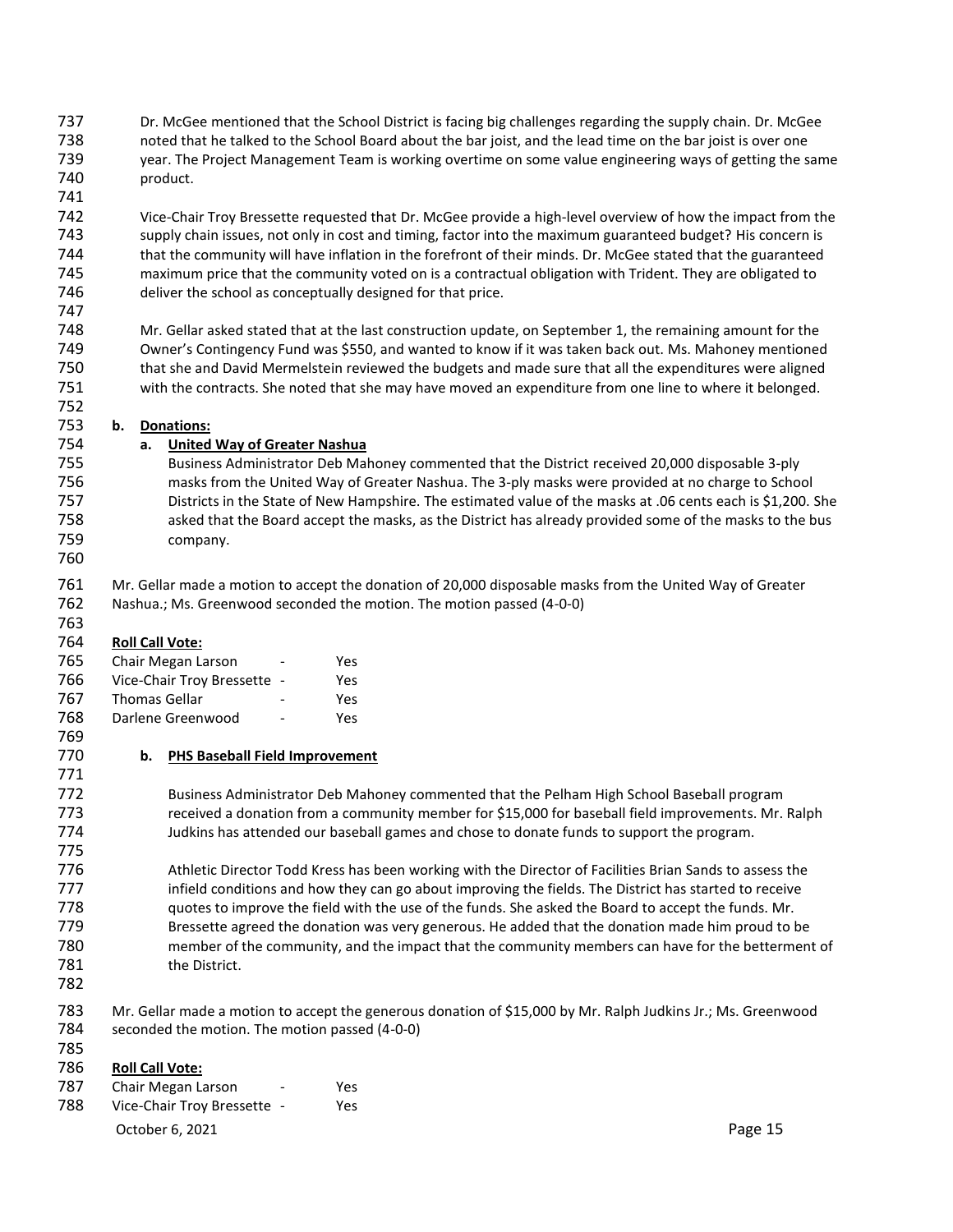| 789        |                                                                                                                 | <b>Thomas Gellar</b>                                              |                              |                   | Yes                                                                                                           |         |
|------------|-----------------------------------------------------------------------------------------------------------------|-------------------------------------------------------------------|------------------------------|-------------------|---------------------------------------------------------------------------------------------------------------|---------|
| 790<br>791 | Darlene Greenwood                                                                                               |                                                                   |                              |                   | Yes                                                                                                           |         |
| 792        | c.                                                                                                              |                                                                   |                              |                   |                                                                                                               |         |
| 793        |                                                                                                                 | <b>Policy Revision:</b><br>The Board reviewed the below policies. |                              |                   |                                                                                                               |         |
| 794        |                                                                                                                 |                                                                   |                              |                   |                                                                                                               |         |
| 795        |                                                                                                                 | i.                                                                | <b>First Reading:</b>        |                   |                                                                                                               |         |
| 796        |                                                                                                                 | a.                                                                | No First Reading             |                   |                                                                                                               |         |
| 797        |                                                                                                                 |                                                                   |                              |                   |                                                                                                               |         |
| 798        |                                                                                                                 | ii.                                                               | <b>Second Reading:</b>       |                   |                                                                                                               |         |
| 799        |                                                                                                                 | a.                                                                | JI                           |                   | - Student Rights and Responsibilities                                                                         |         |
| 800        |                                                                                                                 | b.                                                                | <b>JIA</b>                   |                   | - Due Process Procedures                                                                                      |         |
| 801        |                                                                                                                 | c.                                                                | JIC                          | - Student Conduct |                                                                                                               |         |
| 802        |                                                                                                                 | d.                                                                | <b>JICD</b>                  |                   | - Student, Discipline and Due Process                                                                         |         |
| 803        |                                                                                                                 | e.                                                                | <b>BID</b>                   |                   | - Payment for Services Rendered by School District Officers                                                   |         |
|            |                                                                                                                 |                                                                   |                              |                   |                                                                                                               |         |
| 804        |                                                                                                                 |                                                                   |                              |                   | Mr. Gellar made a motion to accept the policies, as presented.; Ms. Greenwood seconded the motion. The motion |         |
| 805        |                                                                                                                 | passed (4-0-0)                                                    |                              |                   |                                                                                                               |         |
| 806        |                                                                                                                 |                                                                   |                              |                   |                                                                                                               |         |
| 807        |                                                                                                                 | <b>Roll Call Vote:</b>                                            |                              |                   |                                                                                                               |         |
| 808        |                                                                                                                 |                                                                   | Chair Megan Larson           |                   | Yes                                                                                                           |         |
| 809        |                                                                                                                 |                                                                   | Vice-Chair Troy Bressette -  |                   | Yes                                                                                                           |         |
| 810        |                                                                                                                 | <b>Thomas Gellar</b>                                              |                              |                   | Yes                                                                                                           |         |
| 811        |                                                                                                                 |                                                                   | Darlene Greenwood            |                   | Yes                                                                                                           |         |
| 812        |                                                                                                                 |                                                                   |                              |                   |                                                                                                               |         |
| 813        | 4.                                                                                                              |                                                                   | <b>Board Member Reports:</b> |                   |                                                                                                               |         |
| 814        |                                                                                                                 | i.                                                                |                              |                   | Thomas Gellar - Mr. Gellar gave a shout out to the Pelham PD. He mentioned that he lives close-by and         |         |
| 815        |                                                                                                                 |                                                                   |                              |                   | he sees the police officers checking on speeding vehicles, while the Town has School Zone lights flashing.    |         |
| 816        |                                                                                                                 |                                                                   |                              |                   |                                                                                                               |         |
| 817        |                                                                                                                 |                                                                   |                              |                   | Mr. Bressette thanked Mr. Gellar for his comments.                                                            |         |
| 818        | 5.                                                                                                              |                                                                   | Housekeeping:                |                   |                                                                                                               |         |
| 819        | a.                                                                                                              |                                                                   | <b>Adoption of Minutes</b>   |                   |                                                                                                               |         |
| 820        |                                                                                                                 | i.                                                                |                              |                   | September 29, 2021 - Draft Public Minutes                                                                     |         |
| 821        |                                                                                                                 |                                                                   |                              |                   |                                                                                                               |         |
| 822        |                                                                                                                 |                                                                   |                              |                   | Mr. Gellar made a motion to adopt September 29, 2021, Public School Board Minutes, as stated.; Ms. Greenwood  |         |
| 823        |                                                                                                                 |                                                                   |                              |                   | seconded the motion. The motion passed (4-0-0)                                                                |         |
| 824        |                                                                                                                 |                                                                   |                              |                   |                                                                                                               |         |
|            |                                                                                                                 |                                                                   |                              |                   |                                                                                                               |         |
| 825        |                                                                                                                 | <b>Roll Call Vote:</b>                                            |                              |                   |                                                                                                               |         |
| 826        |                                                                                                                 |                                                                   | Chair Megan Larson           |                   | Yes                                                                                                           |         |
| 827        |                                                                                                                 |                                                                   | Vice-Chair Troy Bressette -  |                   | Yes                                                                                                           |         |
| 828        |                                                                                                                 | Thomas Gellar                                                     |                              |                   | Yes                                                                                                           |         |
| 829        |                                                                                                                 |                                                                   | Darlene Greenwood            |                   | Yes                                                                                                           |         |
| 830        |                                                                                                                 |                                                                   |                              |                   |                                                                                                               |         |
| 831        |                                                                                                                 | ii.                                                               |                              |                   | September 29, 2021 - Draft Non-Public Minutes                                                                 |         |
| 832        |                                                                                                                 |                                                                   |                              |                   |                                                                                                               |         |
| 833        | Mr. Gellar made a motion to accept the two September 29, 2021, Non-Public School Board Minutes, as stated.; Ms. |                                                                   |                              |                   |                                                                                                               |         |
| 834        |                                                                                                                 |                                                                   |                              |                   | Greenwood seconded the motion. The motion passed (4-0-0)                                                      |         |
| 835        |                                                                                                                 |                                                                   |                              |                   |                                                                                                               |         |
|            |                                                                                                                 |                                                                   |                              |                   |                                                                                                               |         |
| 836        |                                                                                                                 | <b>Roll Call Vote:</b>                                            |                              |                   |                                                                                                               |         |
| 837        |                                                                                                                 |                                                                   | Chair Megan Larson           |                   | Yes                                                                                                           |         |
| 838        |                                                                                                                 |                                                                   | Vice-Chair Troy Bressette -  |                   | Yes                                                                                                           |         |
|            |                                                                                                                 |                                                                   |                              |                   |                                                                                                               |         |
|            |                                                                                                                 | October 6, 2021                                                   |                              |                   |                                                                                                               | Page 16 |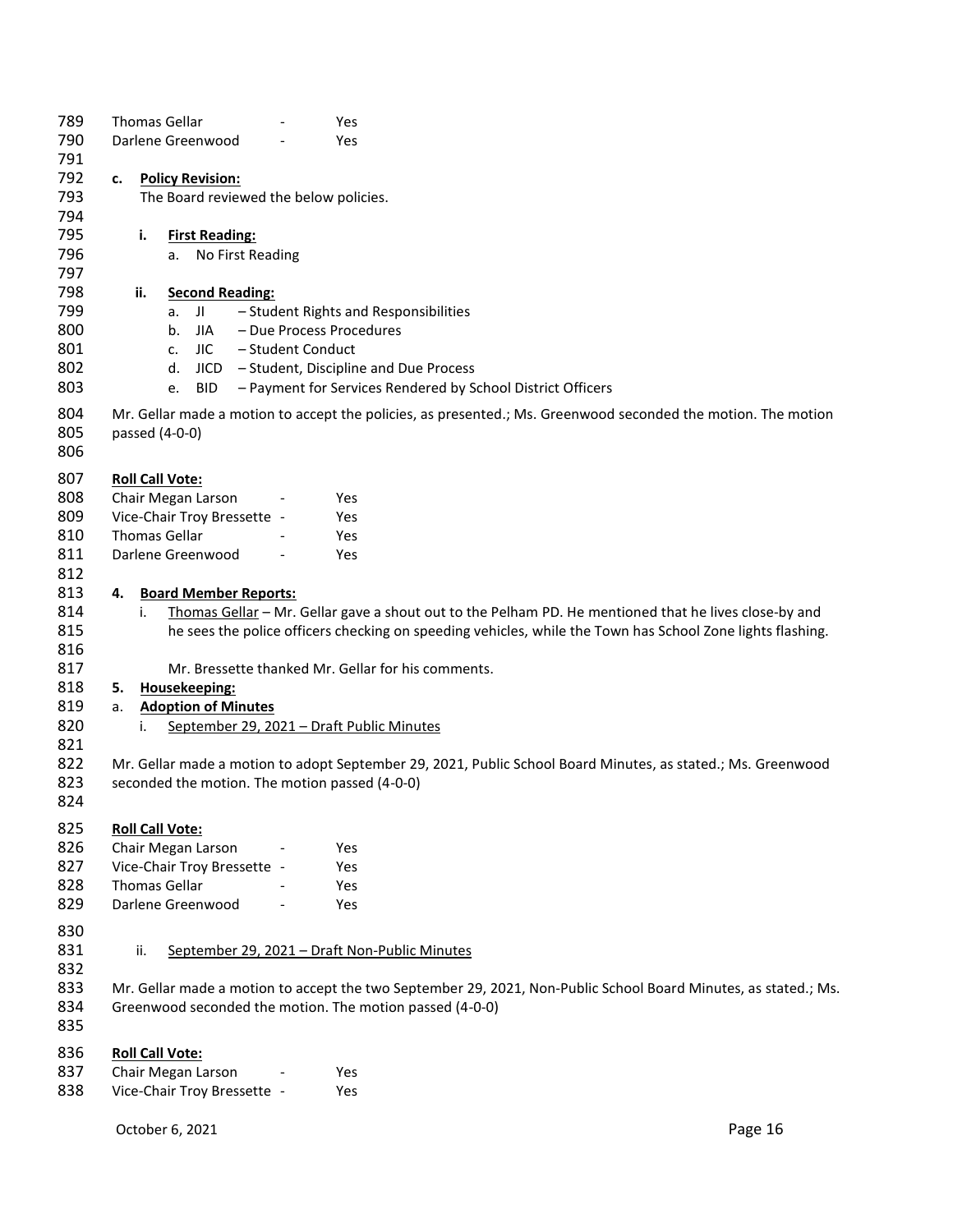| 839 |    |      | <b>Thomas Gellar</b>                    |         | Yes                                                                                                         |
|-----|----|------|-----------------------------------------|---------|-------------------------------------------------------------------------------------------------------------|
| 840 |    |      | Darlene Greenwood                       |         | Yes                                                                                                         |
| 841 |    |      |                                         |         |                                                                                                             |
| 842 | b. |      | <b>Vendor and Payroll Manifests</b>     |         |                                                                                                             |
| 843 |    |      |                                         |         |                                                                                                             |
|     |    | i.   | 207M                                    | \$36.96 |                                                                                                             |
| 844 |    |      |                                         |         |                                                                                                             |
| 845 |    |      |                                         |         | Business Administrator Deb Mahoney mentioned that the Vendor and Payroll Manifest was intended for the next |
| 846 |    |      |                                         |         | School Board meeting. She asked the School Board withdraw the manifest.                                     |
| 847 |    |      |                                         |         |                                                                                                             |
| 848 | c. |      | <b>Correspondence &amp; Information</b> |         |                                                                                                             |
| 849 |    | i.   | None                                    |         |                                                                                                             |
| 850 |    |      |                                         |         |                                                                                                             |
| 851 | d. |      | <b>Enrollment Report</b>                |         |                                                                                                             |
| 852 |    |      |                                         |         | Dr. McGee mentioned that the enrollment report offers two things:                                           |
| 853 |    | i.   | Official October 1 Enrollment           |         |                                                                                                             |
| 854 |    |      | a.                                      |         | Dr. McGee mentioned that the report referenced the data from the beginning of the year, but also            |
| 855 |    |      |                                         |         | referenced the end of last year's same grade.                                                               |
| 856 |    |      |                                         |         |                                                                                                             |
| 857 |    | ii.  | <b>Enrollment Projections</b>           |         |                                                                                                             |
| 858 |    |      | а.                                      |         | The report gives the School Board the District's best guess at what the FY 2023 enrollments will be,        |
| 859 |    |      |                                         |         | and the FY 2024 will be done by grade. The report also shows the Superintendent's recommendation            |
| 860 |    |      | regarding class size.                   |         |                                                                                                             |
| 861 |    |      |                                         |         |                                                                                                             |
| 862 |    |      |                                         |         | Mr. Bressette asked if the District would update the Superintendent Recommendation according to the         |
| 863 |    |      |                                         |         | budget this evening? Dr. McGee stated that he could change it, but it still represents his recommendation.  |
| 864 |    |      |                                         |         |                                                                                                             |
| 865 | e. |      | <b>Staffing Updates</b>                 |         |                                                                                                             |
| 866 |    | i.   | Leaves:                                 |         |                                                                                                             |
| 867 |    |      | None<br>а.                              |         |                                                                                                             |
| 868 |    |      |                                         |         |                                                                                                             |
| 869 |    | ii.  | <b>Resignations:</b>                    |         |                                                                                                             |
| 870 |    |      | None<br>a.                              |         |                                                                                                             |
| 871 |    |      |                                         |         |                                                                                                             |
| 872 |    | iii. |                                         |         |                                                                                                             |
| 873 |    |      | Nominations:<br>None                    |         |                                                                                                             |
|     |    |      | a.                                      |         |                                                                                                             |
| 874 |    |      |                                         |         |                                                                                                             |
| 875 | 6. |      | <b>Future Agenda Planning:</b>          |         |                                                                                                             |
| 876 | a. | None |                                         |         |                                                                                                             |
| 877 |    |      |                                         |         |                                                                                                             |
| 878 | 7. |      | <b>Future Meetings:</b>                 |         |                                                                                                             |
| 879 | a. |      | $10/20/2021 - 6:30$ pm                  |         | School Board Meeting @ PES Library                                                                          |
| 880 | b. |      | $11/03/2021 - 6:30$ pm                  |         | School Board Meeting @ PES Library                                                                          |
| 881 |    |      |                                         |         |                                                                                                             |
| 882 | 8. |      | Adjournment:                            |         |                                                                                                             |
| 883 |    |      |                                         |         | Mr. Gellar made a motion to adjourn the School Board Meeting at 8:49 pm; Ms. Greenwood seconded the motion. |
| 884 |    |      | The motion passed (4-0-0).              |         |                                                                                                             |
| 885 |    |      | <b>Roll Call Vote:</b>                  |         |                                                                                                             |
| 886 |    |      | Chair Megan Larson                      |         | Yes                                                                                                         |
| 887 |    |      | Vice-Chair Troy Bressette -             |         | Yes                                                                                                         |
| 888 |    |      | <b>Thomas Gellar</b>                    |         | Yes                                                                                                         |
| 889 |    |      | Darlene Greenwood                       |         | Yes                                                                                                         |
|     |    |      |                                         |         |                                                                                                             |
| 890 |    |      |                                         |         |                                                                                                             |

October 6, 2021 **Page 17**